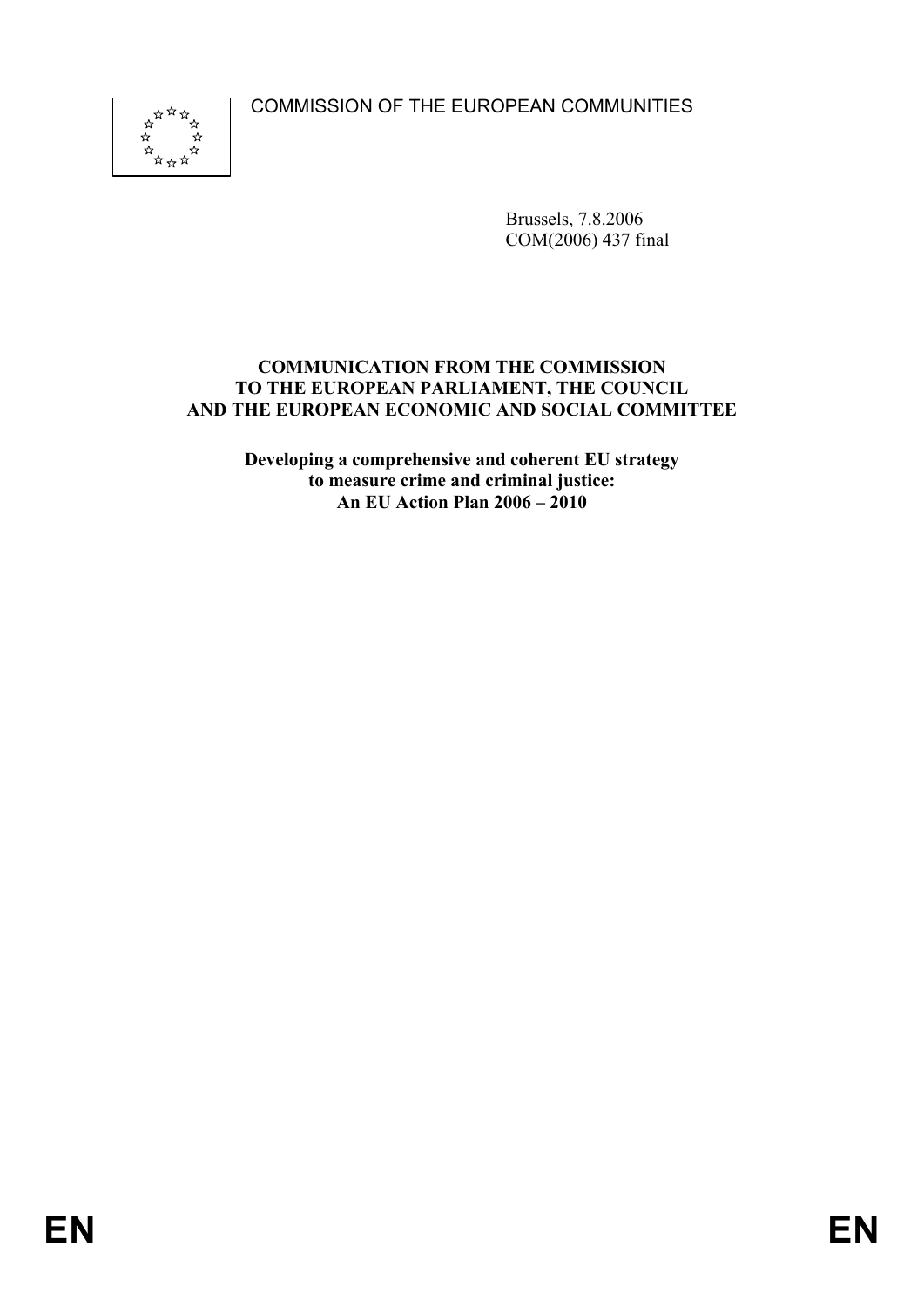# **INTRODUCTION**

# **1. PURPOSE**

The purpose of this Communication is to outline a coherent framework within which statistical information on crime<sup>1</sup> (including victimisation) and criminal justice<sup>2</sup> at European Union level will be developed, mainly by actions of the European Commission, with the support of Member State representatives and in coordination with relevant EU and international organisations<sup>3</sup>.

The Communication includes an action plan that sets out the framework and the main actions for the next five year period. An expert group, with representatives of all Member States, is set up by Commission Decision to support the Commission in the implementation of the action plan where it concerns the identification of policy needs for data in the area of crime and criminal justice at EU level<sup>4</sup>, the decision is annexed to this Communication. In addition, the possibility will be examined in the European Statistical System (ESS) of setting up in 2006 a group of representatives of all Member States to work on the development of crime and criminal justice statistics<sup>5</sup>.

# **2. POLITICAL COMMITMENTS**

The need to develop statistics on crime and criminal justice has long been recognised by the Member States and by the European Commission. Already the Millennium Strategy on organised crime<sup>6</sup> recommended the elaboration of crime statistics. The interim evaluation of the Millennium Strategy<sup>7</sup> called upon the Commission to launch a study on statistics in the area of organised crime and submit a proposal for the setting up of a research, documentation and statistical network.

The Dublin Declaration<sup>8</sup>, recommends that "a comprehensive system of European crime statistics should be elaborated and a co-ordinated EU Crime Statistics Strategy be developed." and states that "The objective of the strategy should be to provide information necessary for analysing trends, assessing risks, evaluating measures and benchmarking performance", to be supported by input from a Crime Experts Group and the EU Crime Prevention Network.

The Hague Programme<sup>9</sup>, outlining developments for the next five years in the area of freedom, security and justice welcomed "the initiative of the Commission to establish European instruments for collecting, analysing and comparing information on crime and victimisation and their respective trends in Member States, using national statistics and other sources of information as agreed indicators." The Council and Commission Action Plan implementing the Hague Programme<sup>10</sup> mentions this Communication.

### **3. STATE OF PLAY AND THE NEED FOR FUTURE ACTION**

Since early 2004, the European Commission has allocated human and financial resources to making preparations, developing internal coordination and setting up informal structures with relevant actors and consulting informally Member States representatives in the relevant areas. The Commission has also funded a number of research projects<sup>11</sup> and more limited studies<sup>12</sup>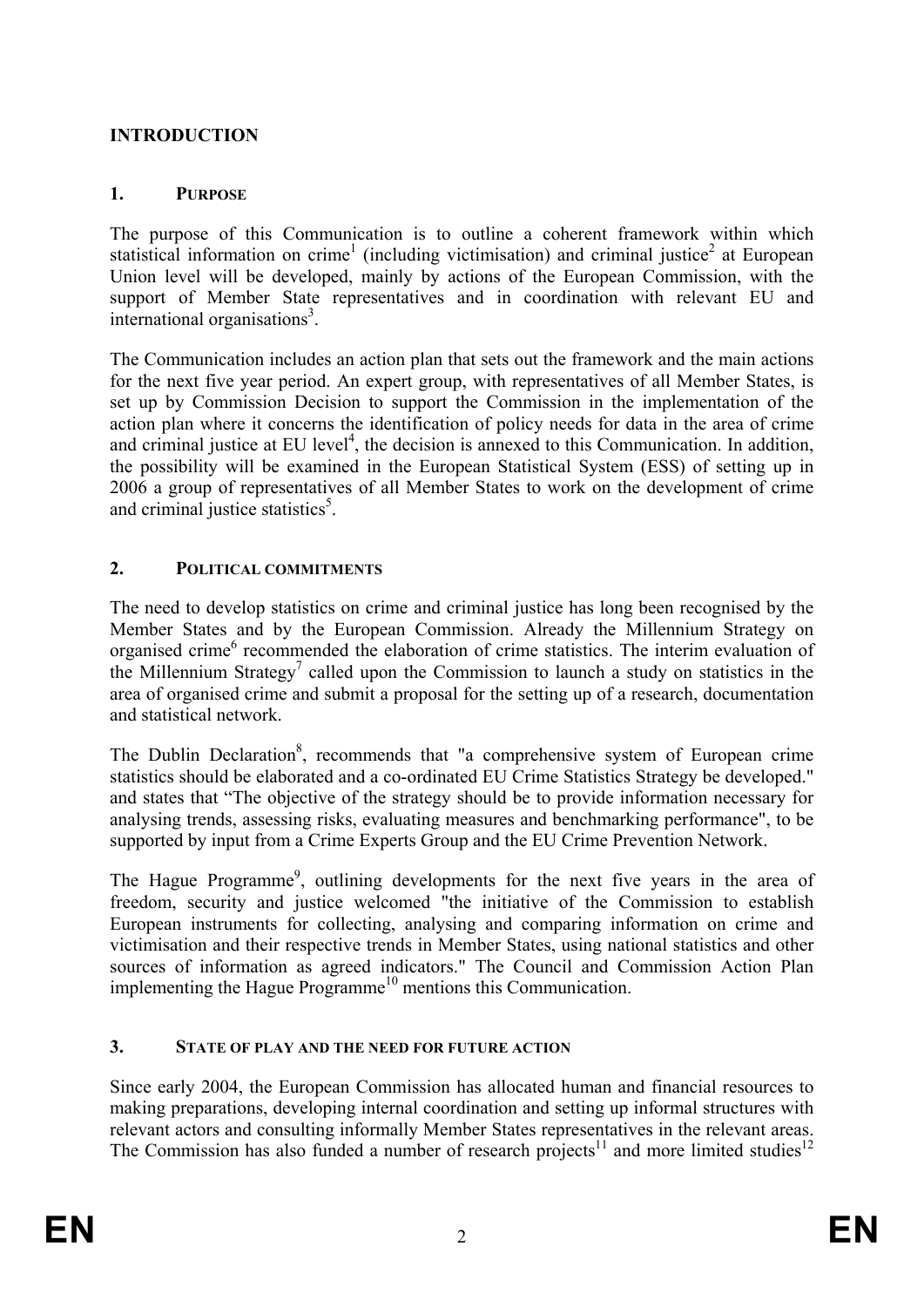to increase the knowledge in the area, and has built a network of academics with knowledge in the field. In the area of freedom, security and justice, a number of meetings under the Forum for the prevention of organised crime<sup>13</sup> have been organised to consult Member States in a wider group. Many other EU and international organisations have increased work to develop relevant statistics $^{14}$ .

As far as the statistical context is concerned, the production of Community statistics is governed by rules set out in Council Regulation on Community Statistics<sup>15</sup>, and actions on the establishment of Community statistics are carried out according to the Community Statistical Programme and its Annual Programmes<sup>16</sup>, respecting the principles set out in the European Statistics Code of Practice<sup>17</sup>. Important issues concerning data protection and confidentiality are included. Within this framework, crime and criminal justice statistics have been included in the annual work programme since 2005 and Eurostat has held regular consultations within the structure of the European Statistical System (ESS).

The action plan is thus designed to incorporate and consolidate these experiences and achievements.

# **4. OBJECTIVES**

One of the main deficiencies in the area of Justice, Freedom and Security is still the lack of reliable and comparable<sup>18</sup> statistical information. Quantitative information on the trends and levels as well as on the structure of crime and terrorism and of the measures taken to prevent and fight these problems in Member States and at EU level, and where possible international comparisons, is essential for the development of a knowledge based system of effective and efficient policies for the prevention of and fight against crime and terrorism. In view of increased financial resources from 2007, it has become apparent that the lack of knowledge in this area needs to be addressed in a coherent and comprehensive manner.

Different expert groups and organisations compile available national statistics and make efforts to compare levels and trends. However, national statistics differ on so many factors that comparisons between countries, even with extensive efforts to make them comparable, are almost impossible. The actions outlined in the action plan therefore rest on the principle of subsidiarity. As in many other policy areas, there is agreement amongst key actors on the necessity to develop a framework to produce comparable statistics at EU level, based on harmonised definitions and collection procedures.

The objective is thus to develop statistics that will, in the longer term, make comparisons possible regarding the structure, levels and trends of crime as well as on criminal justice measures between Member States and regions within Member States. The task of making national and sub-national statistics comparable across the EU may be attempted by making use of the Commission's role to define harmonised methodologies and data collection methods for Community statistics. A twin-track approach will be adopted. In the short term, available national data will be collected and quality-assessed to form the first Community statistics on crime and criminal justice. Significant efforts will however be devoted to developing truly EU-level comparable statistics through different methods outlined in the action plan.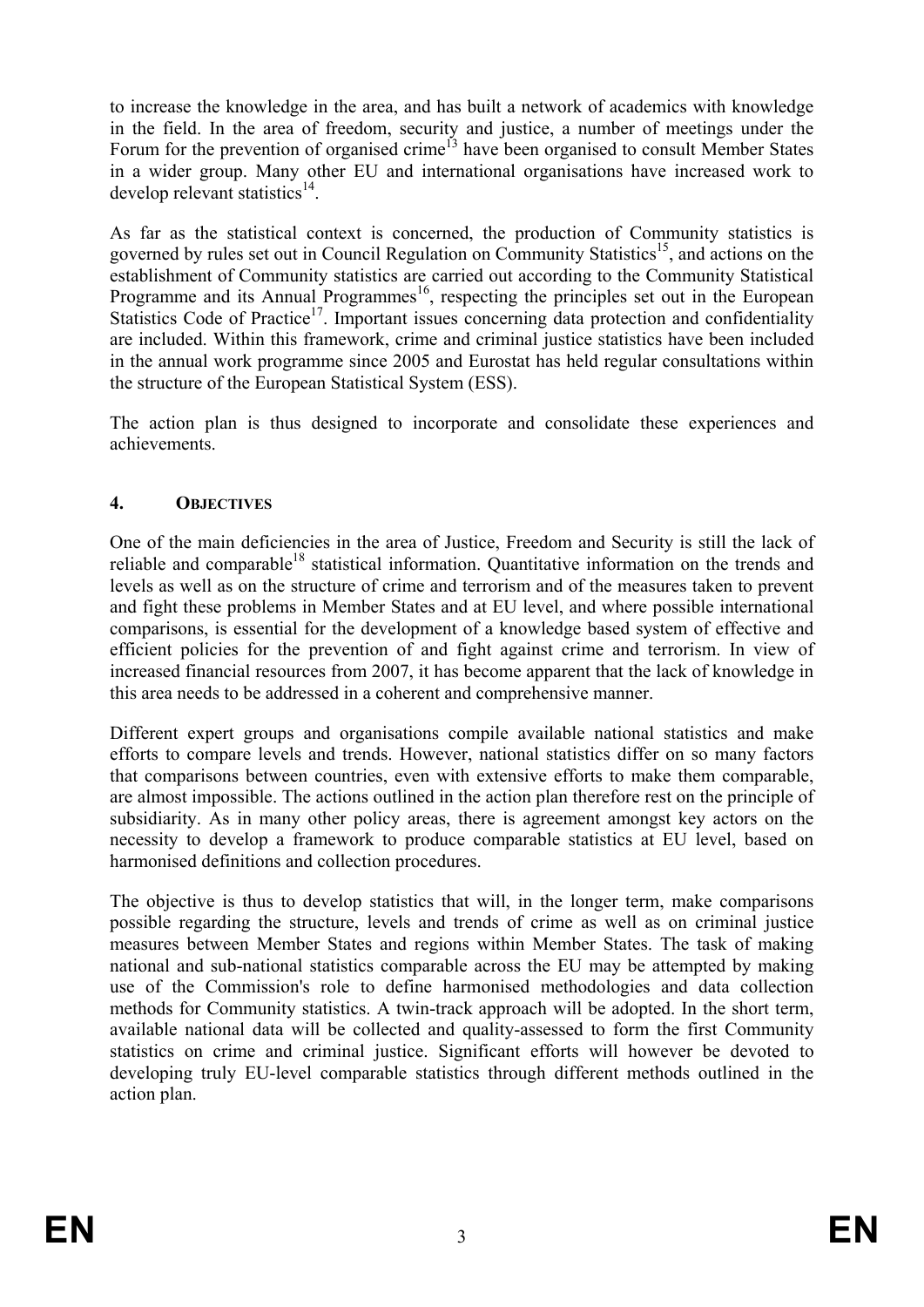#### **5. AN EXPERT GROUP ON THE POLICY NEEDS FOR DATA ON CRIME AND CRIMINAL JUSTICE**

The establishment of an expert group to support the Commission in identifying the policy needs for data on crime and criminal justice<sup>19</sup> will aid the pooling of scarce resources on the user side, increasing synergy benefits by avoiding the duplication of work on organised and volume crime and across the EU Commission, EU bodies and agencies and other international organisations active in the field.

### **6. MAINSTREAMING STATISTICAL INFORMATION WITHIN THE EUROPEAN UNION**

The development of comparable statistics can only be achieved if the Member States collect data in a harmonised way. Achieving harmonisation in areas where Member States already have national systems in place for the collection of data requires extensive resources and is often complicated. This is therefore identified as a medium term goal requiring a stepwise approach. It can only be achieved by involving Member States and the European Commission, on the basis of an assessment of the urgent need for such harmonised information, or on the basis of legal binding acts.

The potential to agree on the build-up of knowledge could however be more appropriate in connection with a new framework decision, directive or regulation that includes common measures to prevent and fight crime by common definition or agreement. Quantitative information on the structure, level and trends of the problem the instrument addresses as well as on the implementation of the instrument are necessary elements for subsequent evaluation as to the effectiveness of the instrument.

Whenever legal instruments designed to prevent or fight crime are drafted, the Commission will therefore, as a mainstreaming initiative, introduce a requirement to provide appropriate statistics in a form adapted to the practices of the European Statistical System.

### **7. IMPLEMENTATION OF THE ACTION PLAN AND FOLLOW-UP**

At present, competencies and tools necessary for evaluation in the field of crime and criminal justice are being developed. Statistics on criminal justice in the EU are necessary to enable the Commission to carry out ex ante and ex post evaluations of its policies and proposals. A Communication on evaluation of justice policies, scheduled for adoption in autumn 2006, will set out what evaluation methods the Commission has in mind and will give further details of the relevant statistical areas. The action plan will be updated as this work develops, and activities identified will be included in the relevant Commission work programmes and in the Community Statistical Programme and its annual work programmes. The action plan will also need to be extended when new instruments relating to crime and criminal justice are agreed. The new financial perspectives will reflect the need for support to Member States in implementing the action plan.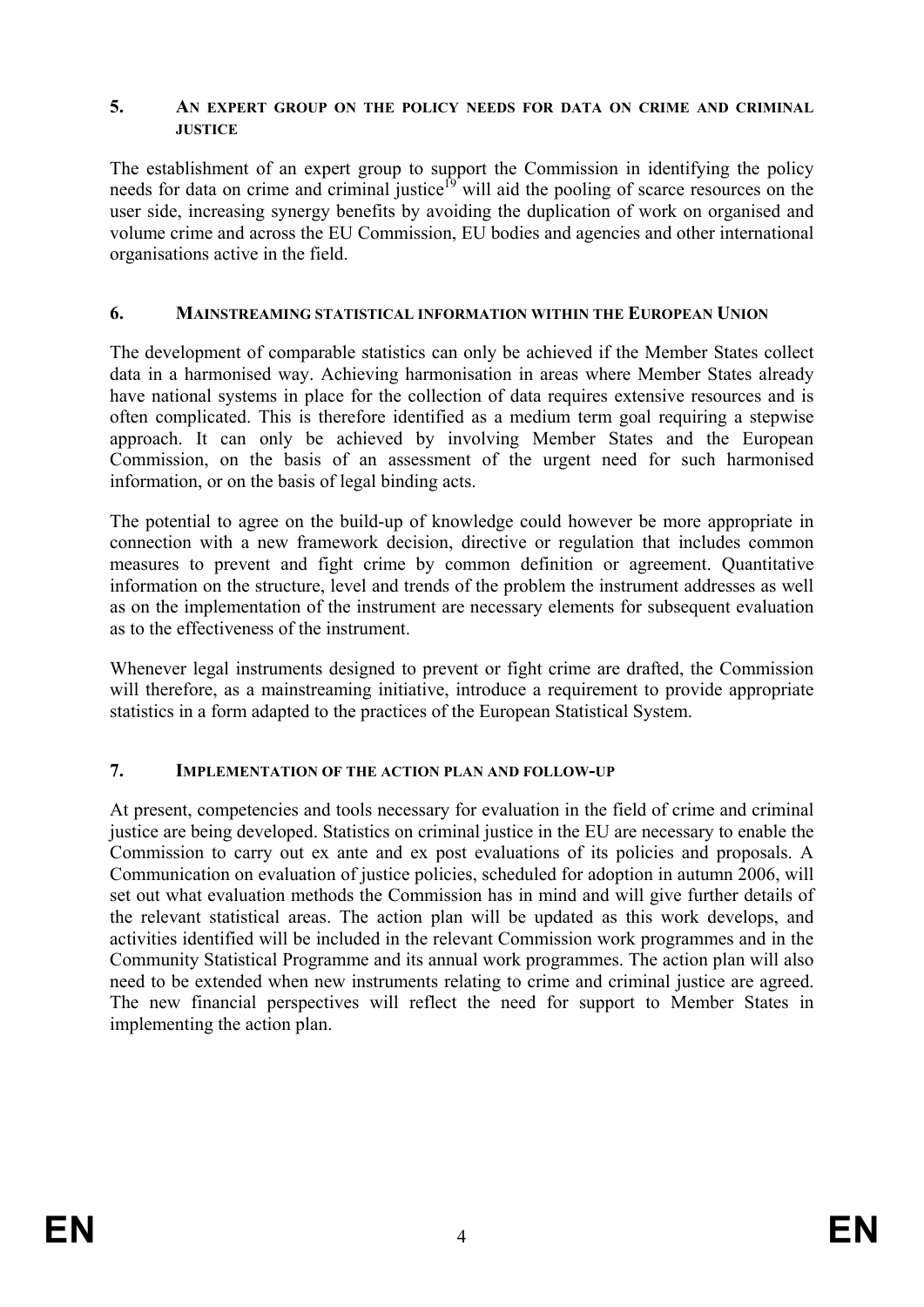The Commission will prepare a mid-term review in 2008 and inform the relevant Council working groups on progress. At the end of 2010, the Commission will prepare a report to the European Parliament and the Council on achievements in the implementation of the Action Plan and outline proposals for future work in the area (including the status of the expert group) in the context of examining the need of a legal instrument on European Union statistics on crime and criminal justice.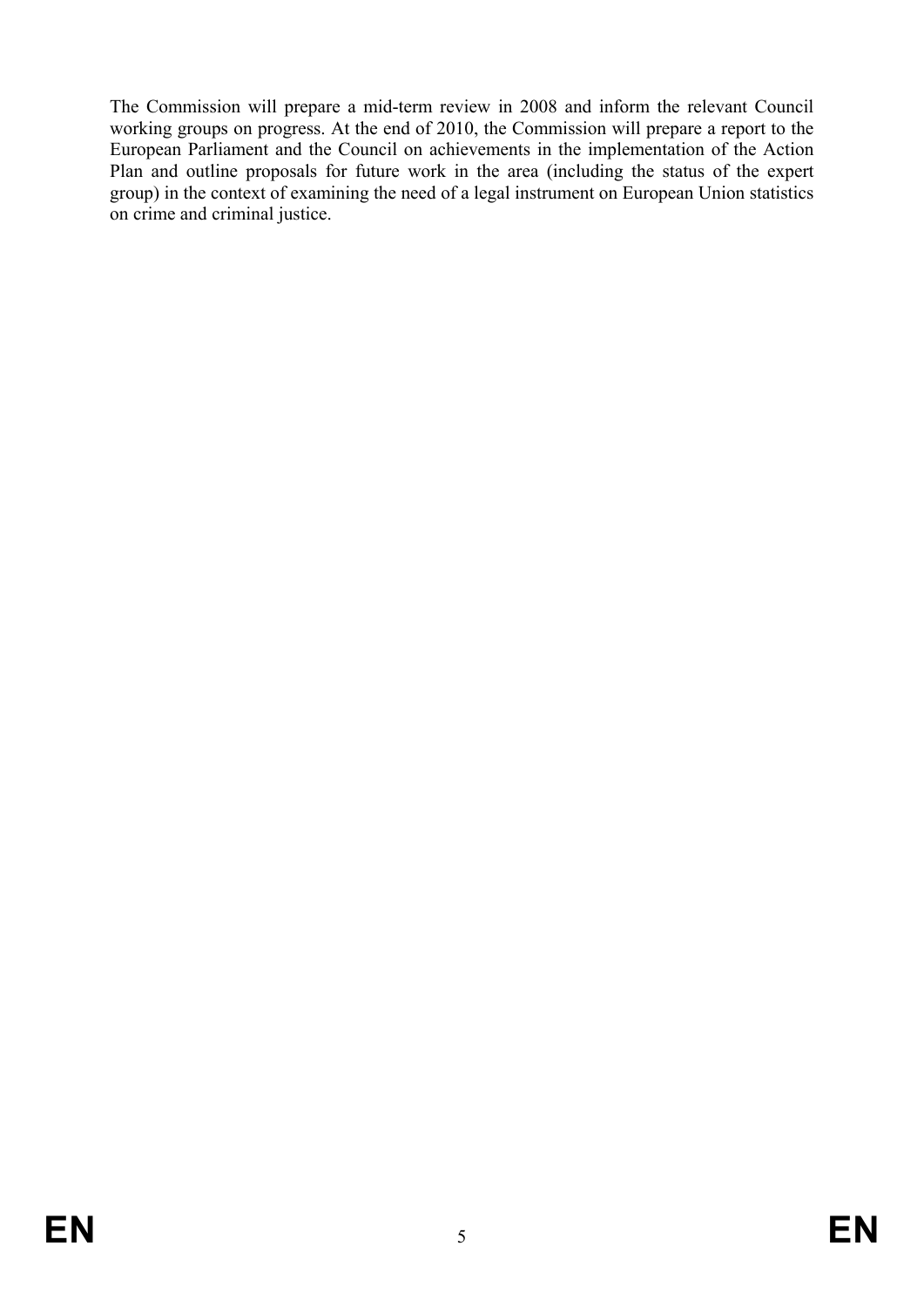#### **TABLE OF ACTIONS FOR THE EU PLAN ON DEVELOPING A COMPREHENSIVE AND COHERENT EU STRATEGY TO MEASURE CRIME AND CRIMINAL JUSTICE 2006 - 2010**

### **1. CO-ORDINATION AT EU-LEVEL**

| Objective                                                                                                                                                                                                                                                        | <b>Proposed action</b>                                                                                                                                                                                            | <b>Actors</b>                   | Timeframe          | Output/deliverable                                                                   |
|------------------------------------------------------------------------------------------------------------------------------------------------------------------------------------------------------------------------------------------------------------------|-------------------------------------------------------------------------------------------------------------------------------------------------------------------------------------------------------------------|---------------------------------|--------------------|--------------------------------------------------------------------------------------|
| 1. Efficient coordination within the<br>Commission                                                                                                                                                                                                               | Establish Inter-service group                                                                                                                                                                                     | $COM/ JLS^{20}$ and<br>Eurostat | Third quarter 2006 | $ISG21$ established, at least 2 meetings<br>yearly                                   |
| 2. Expert advice and consultation<br>with Member States <sup>22</sup> , Acceding and<br>Candidate Countries representatives<br>from the crime and criminal justice<br>area and from national statistical<br>authorities,<br>but<br>also<br>wider<br>consultation | a) In the area of freedom, security and justice<br>establish an expert group to advise the<br>Commission - to include representatives of<br>national governments in the expert group to be<br>established $^{23}$ | COM/JLS<br>and<br>MS            | 2006               | Commission decision to establish an<br>expert group <sup>3</sup> . Members appointed |
|                                                                                                                                                                                                                                                                  | b) In the area of freedom, security and justice,<br>Forum <sup>13</sup> meetings when a more extended<br>consultation/dissemination of information is<br>needed                                                   | COM/JLS<br>and<br><b>MS</b>     | When needed        | Forum meetings, minutes<br>and<br>information on JLS website                         |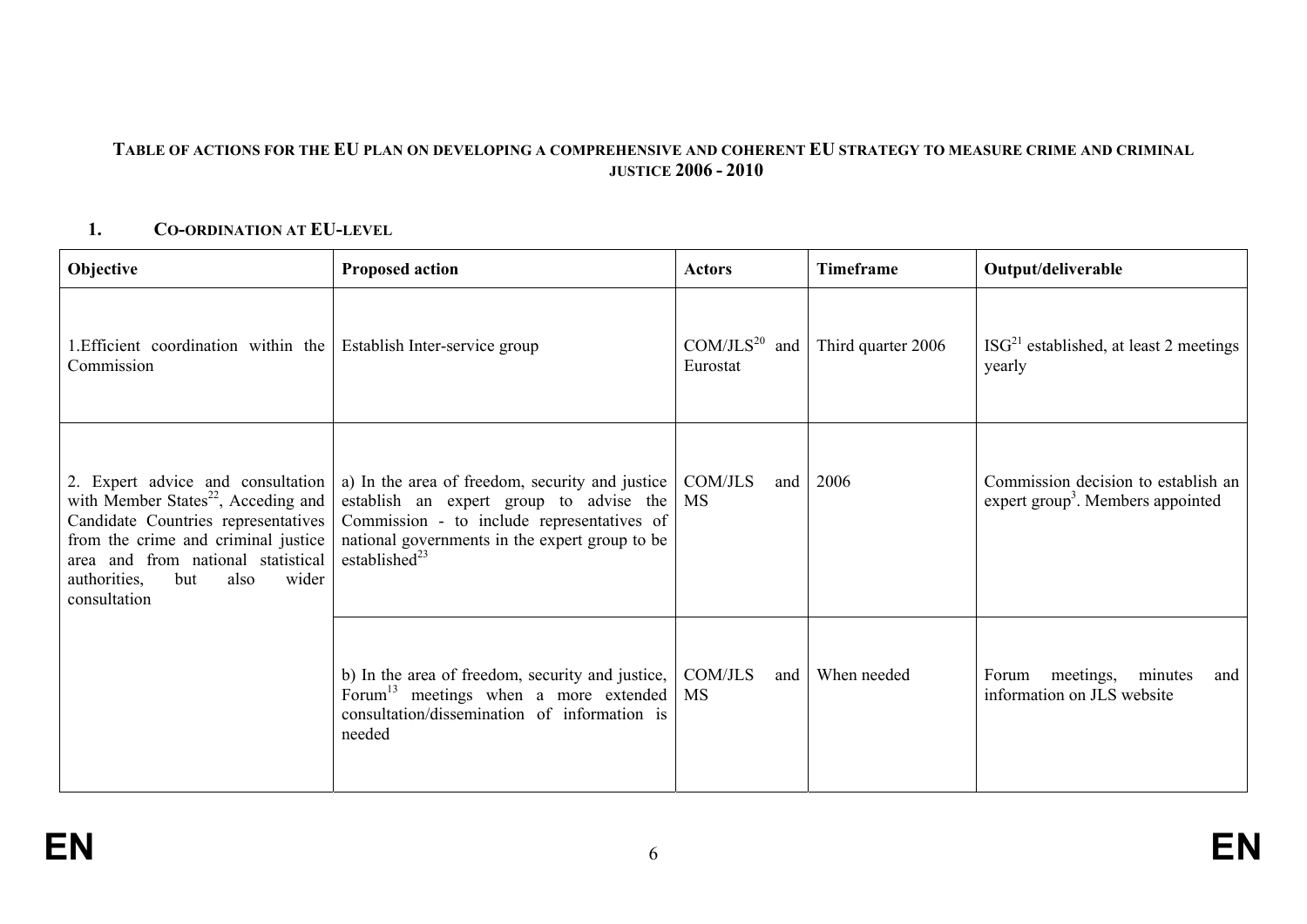|                                                                                                                                                                                              | c) In the area of freedom, security and justice,<br>regular consultation with the European Crime<br>Prevention Network (EUCPN)   | COM/JLS and<br><b>MS</b>   | Continuous        | One representative of the EUCPN<br>appointed as member of the JLS<br>expert group |
|----------------------------------------------------------------------------------------------------------------------------------------------------------------------------------------------|----------------------------------------------------------------------------------------------------------------------------------|----------------------------|-------------------|-----------------------------------------------------------------------------------|
|                                                                                                                                                                                              | d) Organise consultations of all the national<br>statistical authorities through the European<br>Statistical System $(ESS)^{24}$ | COM/Eurostat<br><b>ESS</b> | Beginning of 2007 | Meetings of the relevant groups                                                   |
| Efficient<br>3 <sub>1</sub><br>coordination<br>with<br>Europol and EU Agencies and bodies<br>$-$ EUMC <sup>25</sup> , EMCDDA <sup>26</sup> , CEPOL <sup>27</sup> ,<br>Eurojust <sup>28</sup> | Organisations to be invited to nominate a<br>representative in the JLS expert group                                              | COM/JLS                    | 2006              | Members of the JLS expert group<br>appointed                                      |

#### **2. CO-ORDINATION AT INTERNATIONAL LEVELS**

| <b>Objective</b>             | <b>Proposed action</b>                                                                                         | Actors | Timeframe | Output/deliverable                           |
|------------------------------|----------------------------------------------------------------------------------------------------------------|--------|-----------|----------------------------------------------|
| 1. European Sourcebook Group | Include a representative in the JLS expert   COM/JLS<br>group. Invitation to Forum <sup>13</sup> meetings etc. |        | 2006      | Members of the JLS expert group<br>appointed |
|                              |                                                                                                                |        |           |                                              |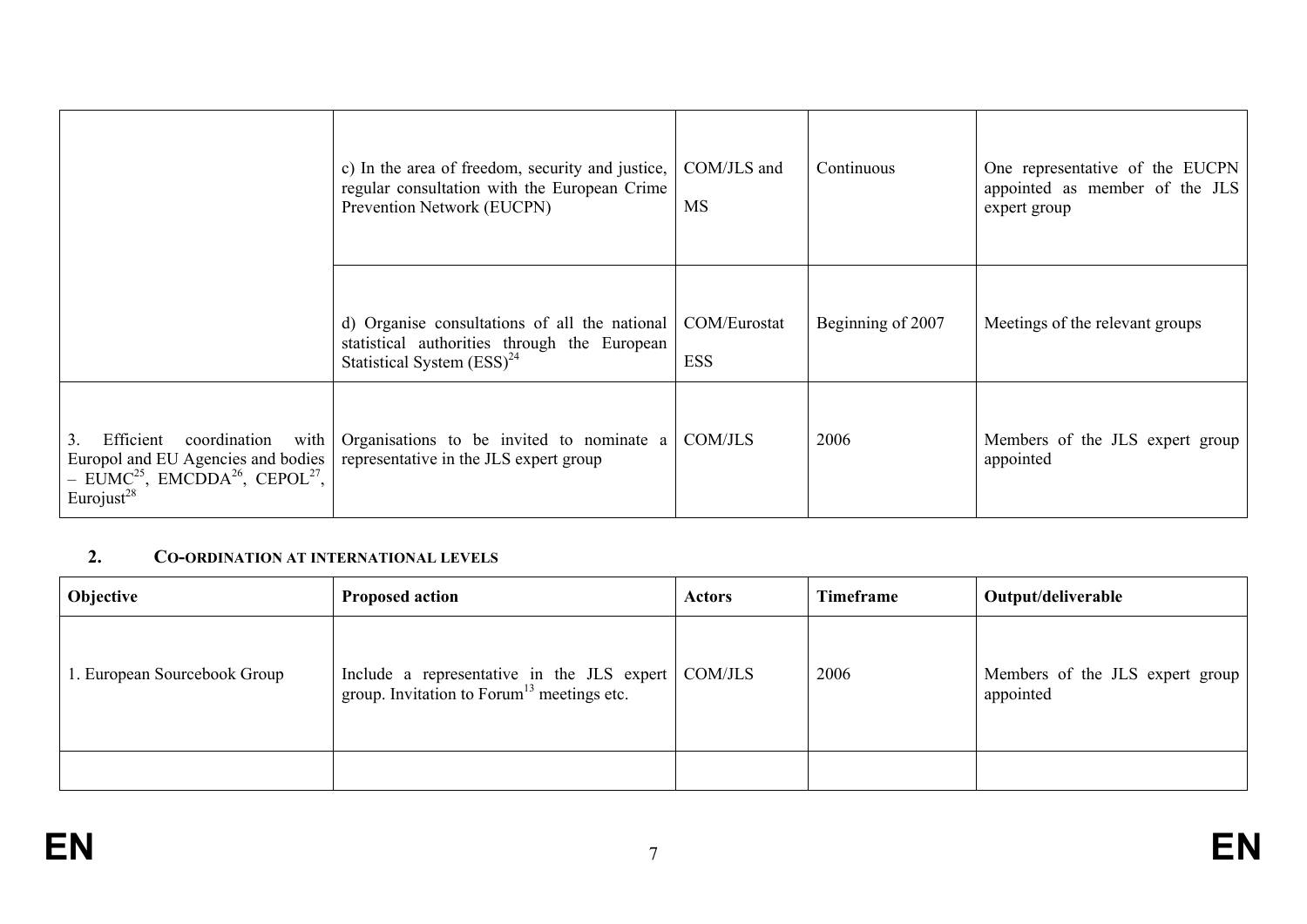| Objective                                                                                        | <b>Proposed action</b>                                                            | <b>Actors</b>               | <b>Timeframe</b> | Output/deliverable                                                                                                                                                                                              |
|--------------------------------------------------------------------------------------------------|-----------------------------------------------------------------------------------|-----------------------------|------------------|-----------------------------------------------------------------------------------------------------------------------------------------------------------------------------------------------------------------|
| Efficient<br>coordination<br>with<br>relevant UN bodies such as UNODC,<br>UNECE, UNICEF and WHO. | Reciprocal invitations to relevant meetings,<br>bilateral contacts                | COM/<br>JLS and<br>Eurostat | Continuous       | Effective coordination on existing<br>statistics such as ICVS, CTS;<br>collaboration with UNECE to<br>produce guidelines on victimisation<br>surveys; possible co-ordination of<br>questionnaires and meetings. |
| 3. Efficient coordination with the<br>Council of Europe                                          | Investigate possibilities for coordination of COM/JLS<br>penal statistics (SPACE) |                             | 2006             | Conclusion on the possibility to<br>coordinate needs and data collection                                                                                                                                        |

#### **3. STOCK-TAKING AND DEVELOPMENT OF KNOWLEDGE**

| Objective                                                                                           | <b>Proposed action</b>                                                                     | <b>Actors</b> | Timeframe        | Output/deliverable                                |
|-----------------------------------------------------------------------------------------------------|--------------------------------------------------------------------------------------------|---------------|------------------|---------------------------------------------------|
| indicators as a basis for agreeing the $\vert$ definitions of crime types<br>need for future action | 1. Taking stock of available data and   a) Establish an inventory of EU harmonised COM/JLS |               | <b>July 2006</b> | established<br>Updating<br>of<br>the<br>inventory |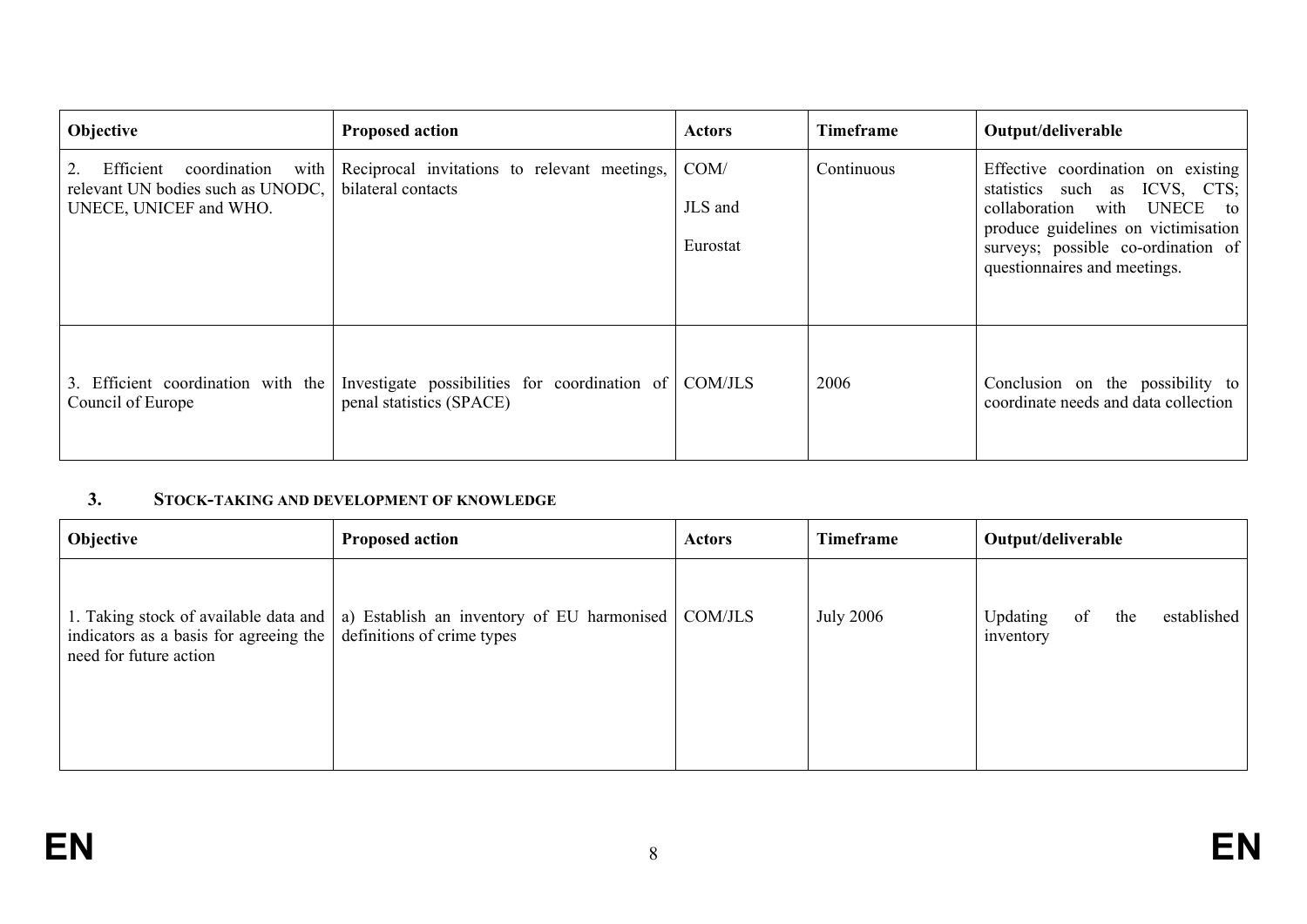| Objective                                                                                                   | <b>Proposed action</b>                                                                                                                                                                             | <b>Actors</b>                                                             | <b>Timeframe</b>                  | Output/deliverable                                                                                                                                |
|-------------------------------------------------------------------------------------------------------------|----------------------------------------------------------------------------------------------------------------------------------------------------------------------------------------------------|---------------------------------------------------------------------------|-----------------------------------|---------------------------------------------------------------------------------------------------------------------------------------------------|
|                                                                                                             | b) Establish an inventory of harmonised<br>definitions of law enforcement measures                                                                                                                 | COM/JLS                                                                   | <b>July 2006</b>                  | Inventory                                                                                                                                         |
|                                                                                                             | c) Establish an inventory of existing statistics<br>(including at sub-national /regional level if<br>relevant) available at national and EU level                                                  | COM/Eurostat                                                              | 2006,<br>End<br>annual<br>updates | Inventory                                                                                                                                         |
| Develop<br>contacts with the<br>2.<br>world<br>expand<br>academic<br>to<br>possibilities for research input | a) Promote possibilities for developing<br>research tasks etc under $7th$ Framework<br>Research Programme                                                                                          | <b>COM/JLS</b><br>in<br>cooperation with<br>$RTD^{29}$ and<br>Eurostat    | Continuous                        | projects<br>with<br>Research<br>policy<br>relevance in the area funded by the<br>7 <sup>th</sup> Framework Research Programme                     |
|                                                                                                             | b) Disseminate information about opportunities<br>for EU funding of research, studies and<br>evaluations to be given to interested groups,<br>such as the European Society of Criminology<br>(ESC) | <b>COM/JLS</b><br>in<br>cooperation with<br><b>RTD</b><br>and<br>Eurostat | Continuous                        | Information<br>posted<br><b>COM</b><br>on<br>websites such as CORDIS and JLS<br>and on websites of interested parties<br>such as the ESC website; |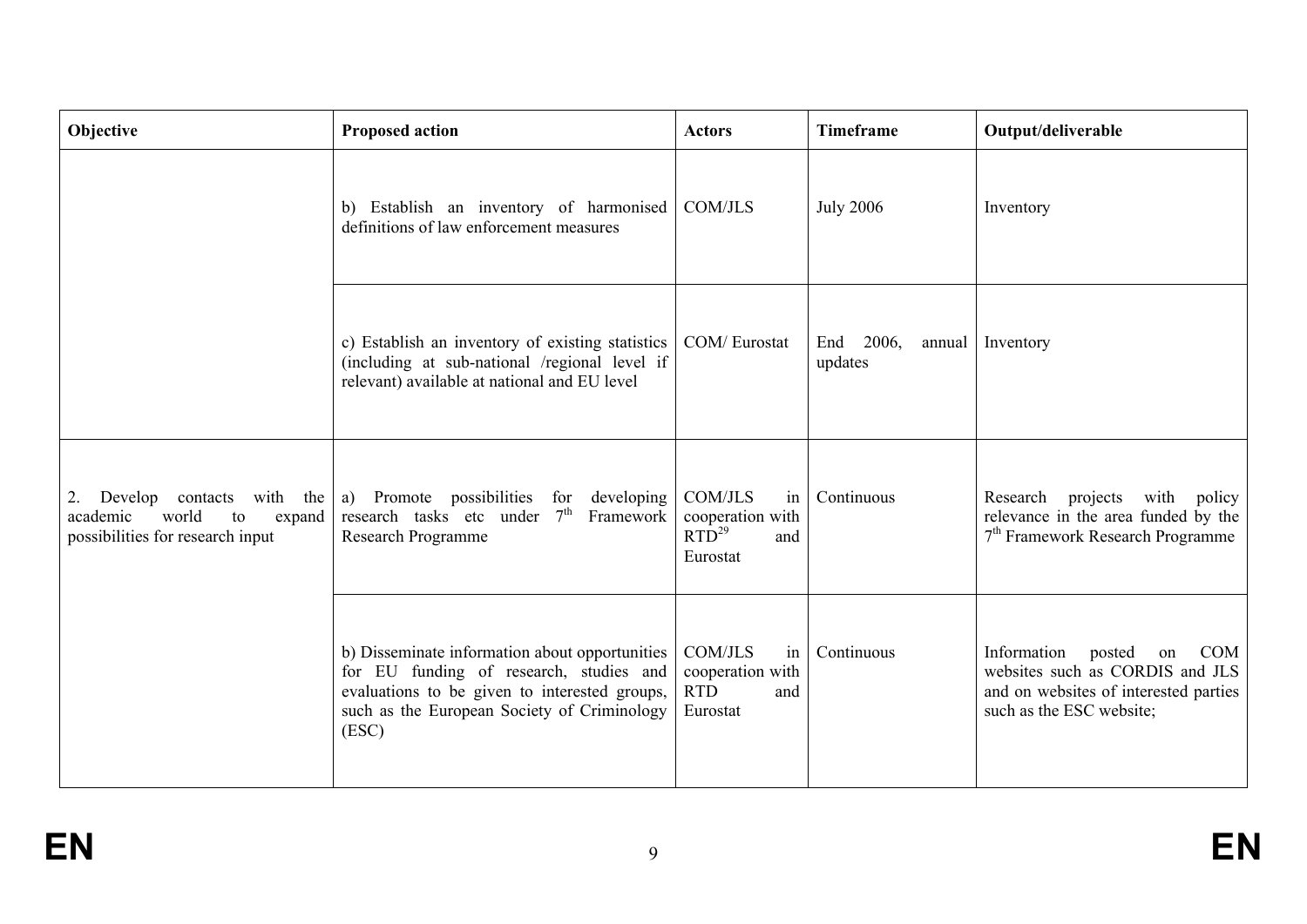| Objective                                                                                                                              | <b>Proposed action</b>                                                                                                                                         | <b>Actors</b>                                   | <b>Timeframe</b> | Output/deliverable                                                                                                                                      |
|----------------------------------------------------------------------------------------------------------------------------------------|----------------------------------------------------------------------------------------------------------------------------------------------------------------|-------------------------------------------------|------------------|---------------------------------------------------------------------------------------------------------------------------------------------------------|
| 3. Derive all usable information from<br>ongoing research projects funded by<br>the $6^{\text{th}}$<br>Framework Research<br>Programme | a) Monitor, attend meetings and input final<br>results from different research projects, such as<br>the AOC <sup>30</sup> and the IKOC <sup>31</sup> projects. | COM/JLS,<br>Eurostat<br>on<br>technical issues  | First half 2007  | Forum $^{13}$<br>meeting<br>organised<br>1n<br>discuss<br>2007<br>to<br>and<br>January<br>disseminate results, minutes of the<br>meeting on JLS website |
|                                                                                                                                        | b) Evaluate and consider possible use of final<br>results of the EU-ICS <sup>32</sup> project.                                                                 | COM/Eurostat,<br>JLS on policy<br><i>s</i> sues | 2007             | Conclusions for future victimisation<br>surveys                                                                                                         |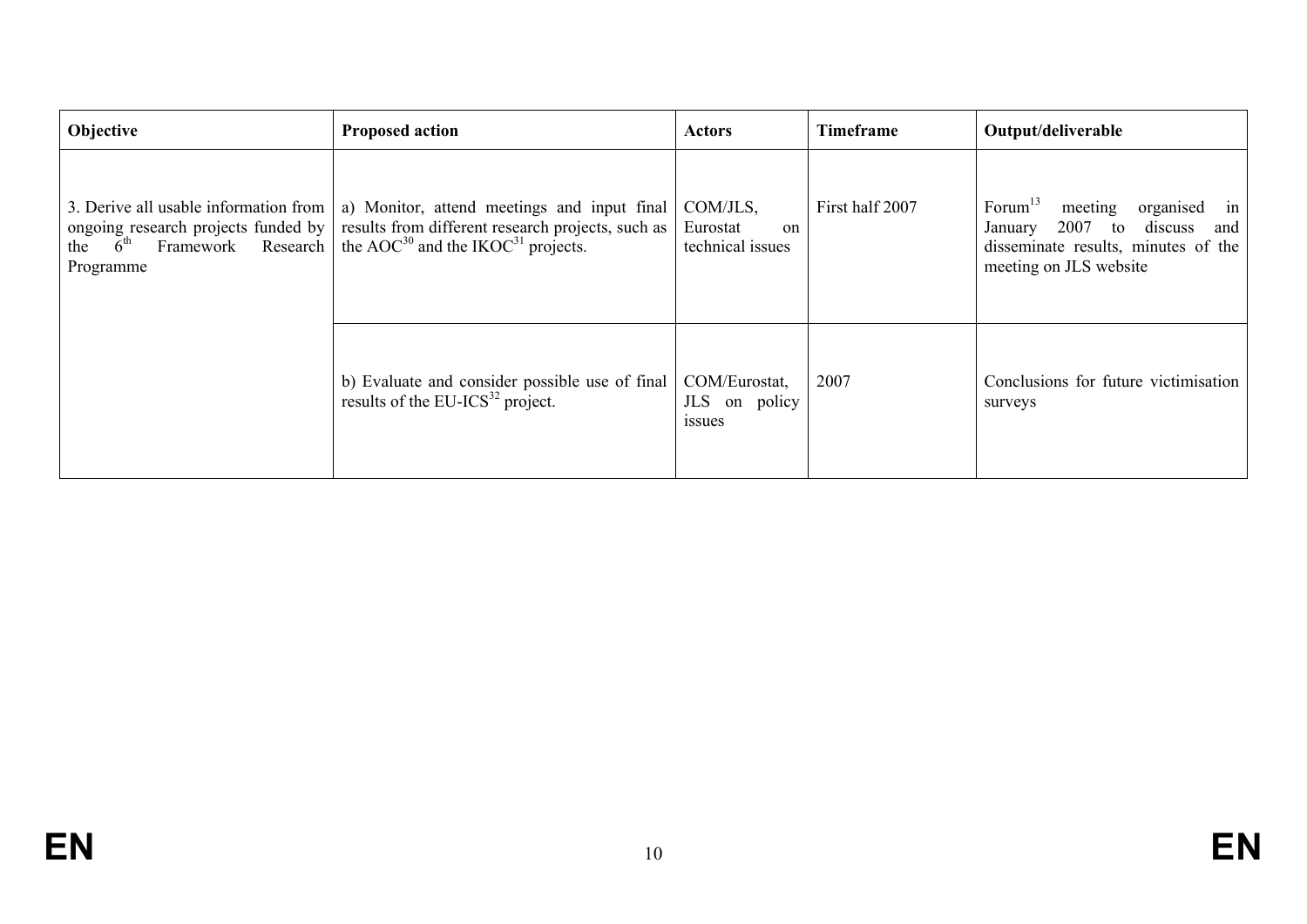### **4. IDENTIFICATION OF POLICY NEEDS, DEVELOPMENT AND IMPLEMENTATION OF GENERAL TOOLS**

| Objective                                                                                                                                                                | <b>Proposed action</b>                                                                                                                                                                              | <b>Actors</b>                                                               | <b>Timeframe</b>                                                    | Output/deliverable                                                                                                                                                                                                  |
|--------------------------------------------------------------------------------------------------------------------------------------------------------------------------|-----------------------------------------------------------------------------------------------------------------------------------------------------------------------------------------------------|-----------------------------------------------------------------------------|---------------------------------------------------------------------|---------------------------------------------------------------------------------------------------------------------------------------------------------------------------------------------------------------------|
| 1. Identification of policy needs -<br>urgent, medium and long term needs<br>- for statistics on crime and criminal<br>justice                                           | Continuous discussions necessary to monitor<br>the development and avoid unnecessarily<br>burdening MS and COM                                                                                      | COM/JLS, MS<br>and JLS expert<br>group                                      | 2006<br>and<br>then<br>continuous                                   | Inventory of agreed needs and<br>possible indicators for different<br>types of crime and criminal justice                                                                                                           |
|                                                                                                                                                                          |                                                                                                                                                                                                     |                                                                             |                                                                     | Continuous updating to<br>include<br>policy relevant data                                                                                                                                                           |
| 2. Identification of data and meta<br>available<br>at national/sub-<br>data<br>national level and establishment of<br>common indicators on crime and<br>criminal justice | a) Identify available data and establish<br>common indicators (with identification of<br>information $33$<br>contextual<br>necessary<br>and  <br>background variables <sup>34</sup> ) <sup>35</sup> | COM/JLS<br>Expert Group,<br>possibly<br>for<br>subgroups<br>specific topics | Action for specific<br>as<br>outlined<br>topics<br>under 5.<br>2007 | Inventory of possibly available data,<br>draft indicators to be used for<br>European Union statistics. First list<br>indicators, background<br>of<br>and<br>contextual information on crime and<br>criminal justice |
|                                                                                                                                                                          | b) Identify available metadata                                                                                                                                                                      | COM/ Eurostat<br>and ESS                                                    | 2006                                                                | Inventory of available metadata                                                                                                                                                                                     |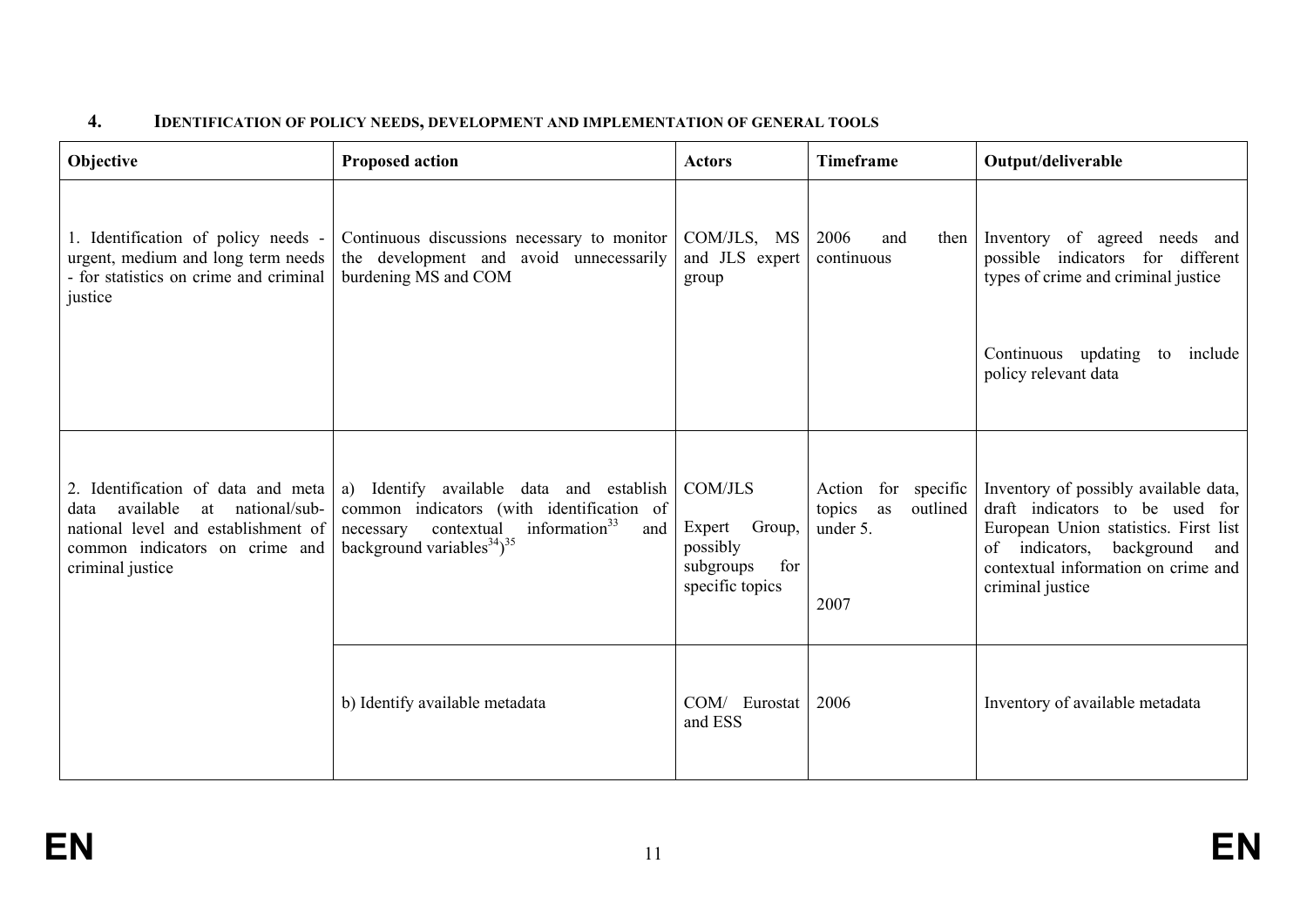| Objective                                                                                                                                                                     | <b>Proposed action</b>                                                                                                          | <b>Actors</b>                   | <b>Timeframe</b> | Output/deliverable                                                                                                                        |
|-------------------------------------------------------------------------------------------------------------------------------------------------------------------------------|---------------------------------------------------------------------------------------------------------------------------------|---------------------------------|------------------|-------------------------------------------------------------------------------------------------------------------------------------------|
|                                                                                                                                                                               | c) Examine the relevance and quality of the<br>data identified                                                                  | COM/JLS,<br>Eurostat<br>and ESS | 2006-2007        | Quality report                                                                                                                            |
|                                                                                                                                                                               | d) Include available data and metadata in a<br>common database                                                                  | COM/Eurostat                    | 2006-2007        | Results of a first data collection<br>exercise (2005) evaluated by ESS<br>and included in Eurostat's database                             |
| 3. Establishment and implementation<br>of a common methodology for<br>regular data collection for the<br>common indicators $-$ on the basis of<br>the identified policy needs | Establish and implement a common<br>a)<br>questionnaire for annual collection of data and<br>metadata for the common indicators | COM/Eurostat<br>and ESS         | 2006             | First pilot collection.<br>Annual updates to take account of<br>policy needs, data collection through<br>national statistical authorities |
|                                                                                                                                                                               | b) Establish a methodology for a common<br>survey (module) on victimisation                                                     | COM/Eurostat<br>and ESS         | Mid 2007         | First proposal available                                                                                                                  |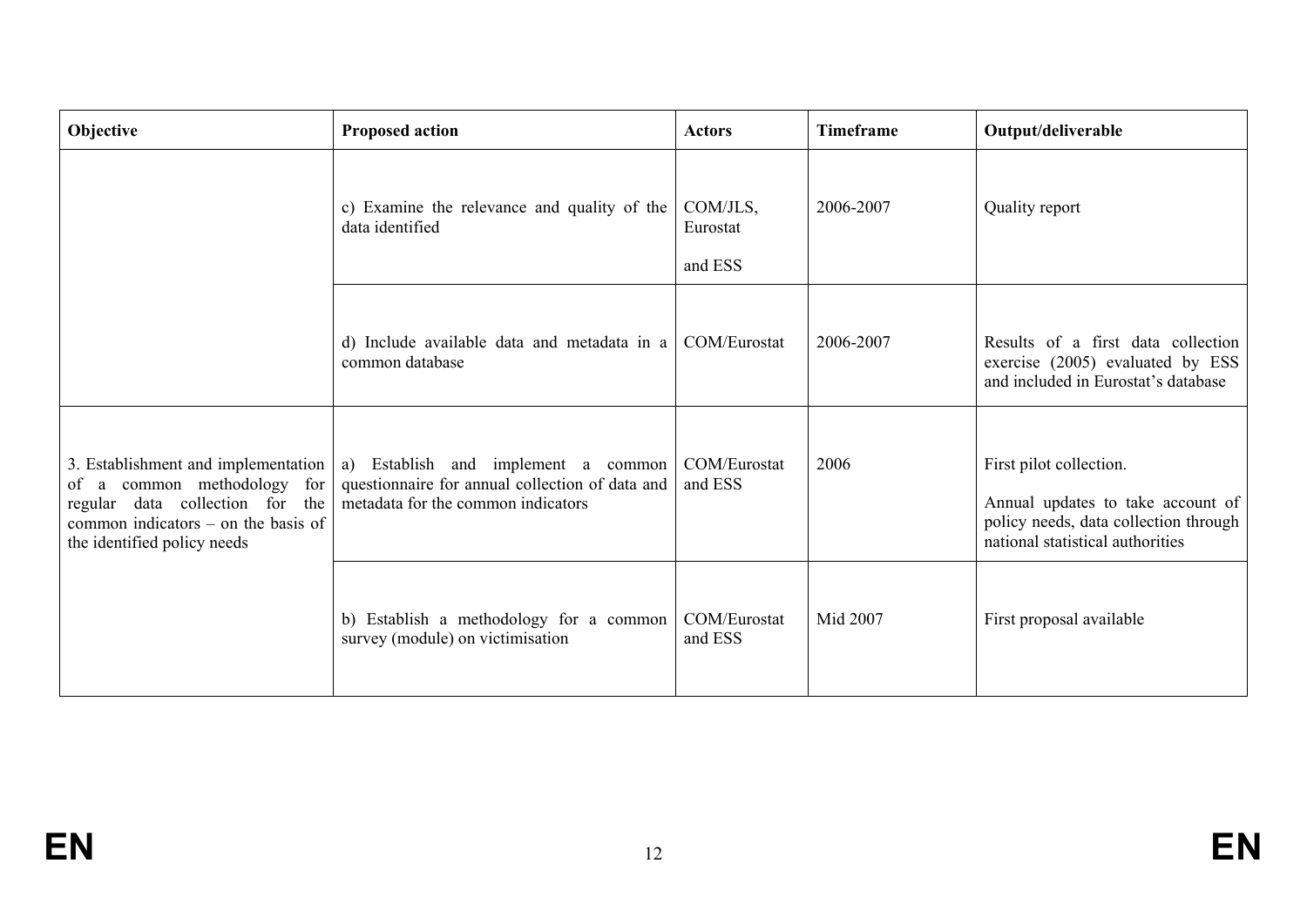| Objective                                                                                                                           | <b>Proposed action</b>                                                                                                                                                                                                                                       | <b>Actors</b>                                                                       | <b>Timeframe</b>                 | Output/deliverable                                           |
|-------------------------------------------------------------------------------------------------------------------------------------|--------------------------------------------------------------------------------------------------------------------------------------------------------------------------------------------------------------------------------------------------------------|-------------------------------------------------------------------------------------|----------------------------------|--------------------------------------------------------------|
|                                                                                                                                     | c) Translate and test of a common survey<br>(module) on victimisation                                                                                                                                                                                        | COM/Eurostat<br>and ESS                                                             | 2007-2008                        | Results available                                            |
|                                                                                                                                     | d) Implement a common survey (module) on<br>victimisation                                                                                                                                                                                                    | COM/Eurostat<br>and ESS                                                             | 2008-2009                        | Results available                                            |
| 4. Compilation of meta data and<br>contextual information - on the basis<br>of the policy needs established under<br>point 1. above | Develop a methodology for a stepwise<br>implementation of collection of meta data and<br>contextual information                                                                                                                                              | COM/Eurostat<br>and<br><b>ESS</b>                                                   | 2006-2007                        | Regular collection of metadata and<br>contextual information |
| 5. Development of tools to collect<br>data on indicators not<br>already<br>available at national level                              | Investigate the possibilities, on a case by case<br>basis, to include information on crime types or<br>criminal justice measures that are not already<br>available at national level, in continuous data<br>collection by Eurostat or by other international | COM/Eurostat<br>and ESS with<br>input from JLS<br>and JLS expert<br>group, or other | Continuous work, see<br>5. below |                                                              |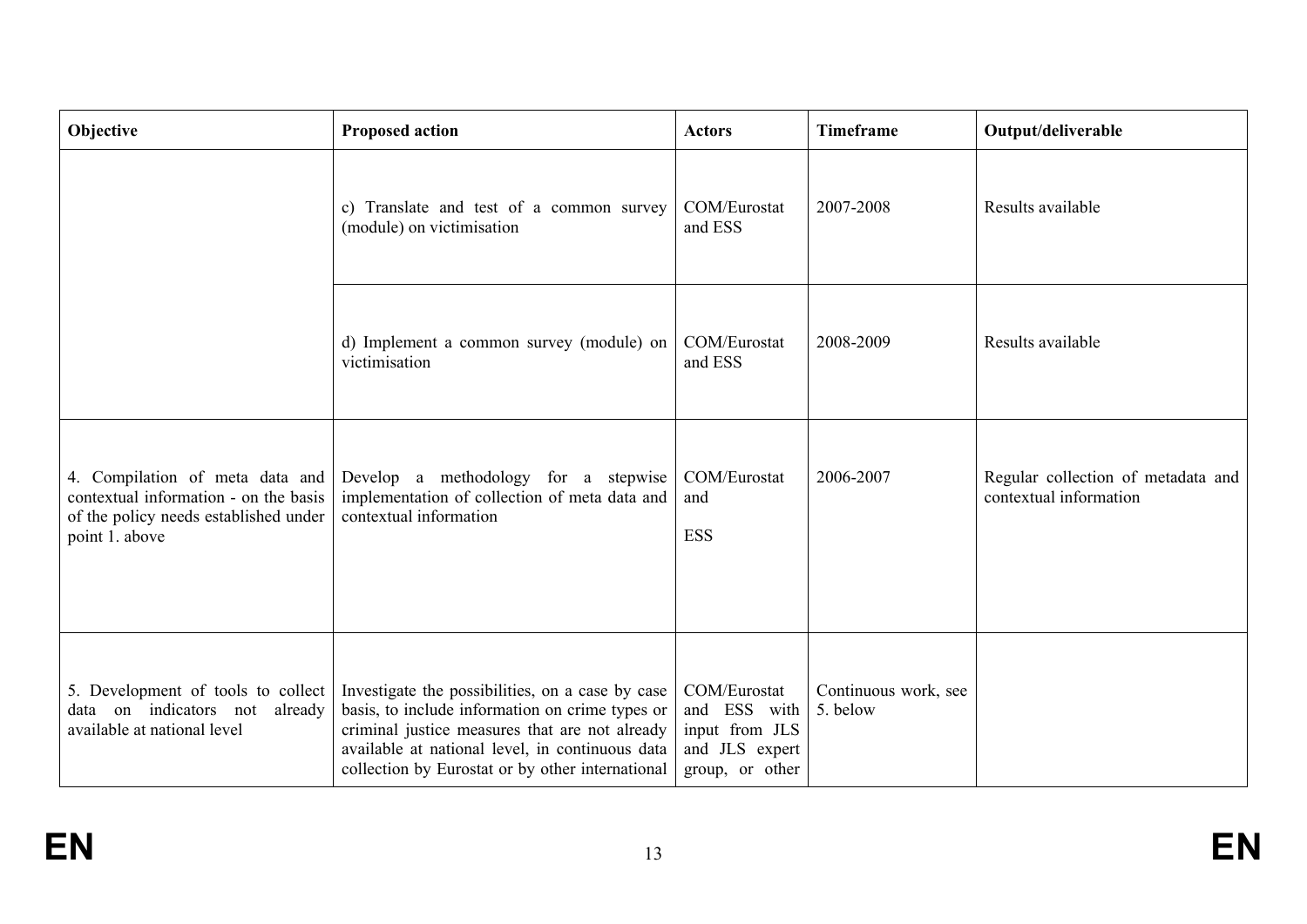| <b>Objective</b> | <b>Proposed action</b> | <b>Actors</b>           | Timeframe | Output/deliverable |
|------------------|------------------------|-------------------------|-----------|--------------------|
|                  | bodies                 | international<br>bodies |           |                    |

#### **5. DEVELOPMENT OF SPECIFIC INDICATORS**

| Objective                                                                                                                                                                          | <b>Proposed action</b>                                                                                                                                                    | <b>Actors</b>                                                                                                                                    | Timeframe    | Output/deliverable                                                                                                                                     |
|------------------------------------------------------------------------------------------------------------------------------------------------------------------------------------|---------------------------------------------------------------------------------------------------------------------------------------------------------------------------|--------------------------------------------------------------------------------------------------------------------------------------------------|--------------|--------------------------------------------------------------------------------------------------------------------------------------------------------|
| 1. Measuring <i>criminal justice</i> in the<br>EU MS and at EU level                                                                                                               | Action will be outlined more in detail in a<br>Communication on Evaluation of justice<br>policies, scheduled for adoption in autumn<br>$2006^{36}$                        | COM/JLS<br>and<br>related<br>other<br>$\overline{\text{DGs}}$<br>such<br>as<br>OLAF,<br>and<br>possibly<br>also<br><b>JLS</b><br>expert<br>group | Autumn 2006  | Developed action plan for this part<br>to be included in the Communication<br>on Evaluation of justice policies                                        |
| background<br>2.<br>Inclusion<br>of<br>nationality<br>information<br>and<br>on<br>residency for prison populations etc.<br>as urgently needed for EU policy on<br>criminal justice | Investigate possibilities for produce such<br>information, including coordination with the<br>Council of Europe regarding their collection of<br>penal statistics (SPACE) | COM/JLS,<br>Eurostat<br>Council<br>of<br>Europe                                                                                                  | October 2006 | Conclusion on possibility to include<br>expanded information according to<br>EU policy needs on nationality and<br>residency of prison population etc. |
| 3. Measuring police cooperation in<br>the EU MS, specifically with regard                                                                                                          | Action will be outlined in detail in the overall  <br>context of the work that the COM will                                                                               | COM/JLS,<br><b>JLS</b><br>possibly                                                                                                               | 2008         | Developed action plan for this part<br>to be included in a Communication                                                                               |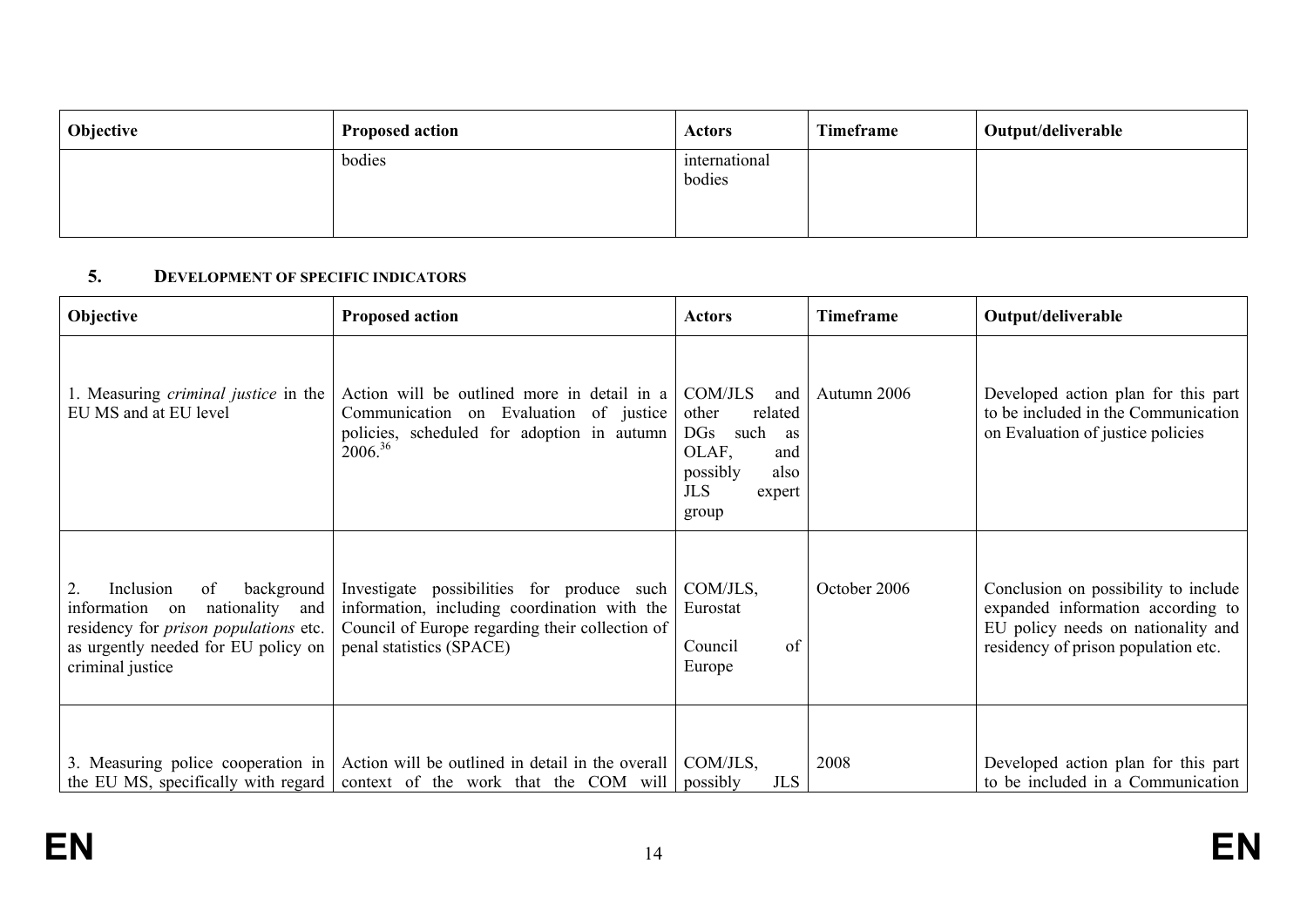| Objective                                                               | <b>Proposed action</b>                                                                                                                                                                                                                                                                                                                                                                                                                          | <b>Actors</b>                                                                        | <b>Timeframe</b>                                                    | Output/deliverable                                        |
|-------------------------------------------------------------------------|-------------------------------------------------------------------------------------------------------------------------------------------------------------------------------------------------------------------------------------------------------------------------------------------------------------------------------------------------------------------------------------------------------------------------------------------------|--------------------------------------------------------------------------------------|---------------------------------------------------------------------|-----------------------------------------------------------|
| to cross-border cooperation and type<br>of data exchanged <sup>37</sup> | undertake in this regard                                                                                                                                                                                                                                                                                                                                                                                                                        | expert group                                                                         |                                                                     | on evaluation of police cooperation<br>policies           |
| 4. Measuring <i>five types of serious</i><br>and cross-border crime     | a) Monitoring progress of ongoing study on<br>statistics on $^{38}$ .<br>1. Corruption;<br>2. Fraud, excluding that affecting the financial<br>interests of the European Communities;<br>3. Illicit trafficking in cultural goods,<br>including antiques and works of art;<br>4. Counterfeiting and piracy of products<br>(trademark, copyright and others if<br>possible); and<br>5. Sexual exploitation of children and child<br>pornography. | COM/ JLS and<br>contractor                                                           | Study<br>contracted<br>2005, results to be<br>delivered spring 2006 | Study delivered                                           |
|                                                                         | b) Examination of relevance and quality of the<br>results obtained                                                                                                                                                                                                                                                                                                                                                                              | COM/<br>JLS,<br><b>OLAF</b><br>and<br>expert<br>group,<br>Eurostat and<br><b>ESS</b> | End 2006                                                            | Conclusions on the quality of the<br>statistics collected |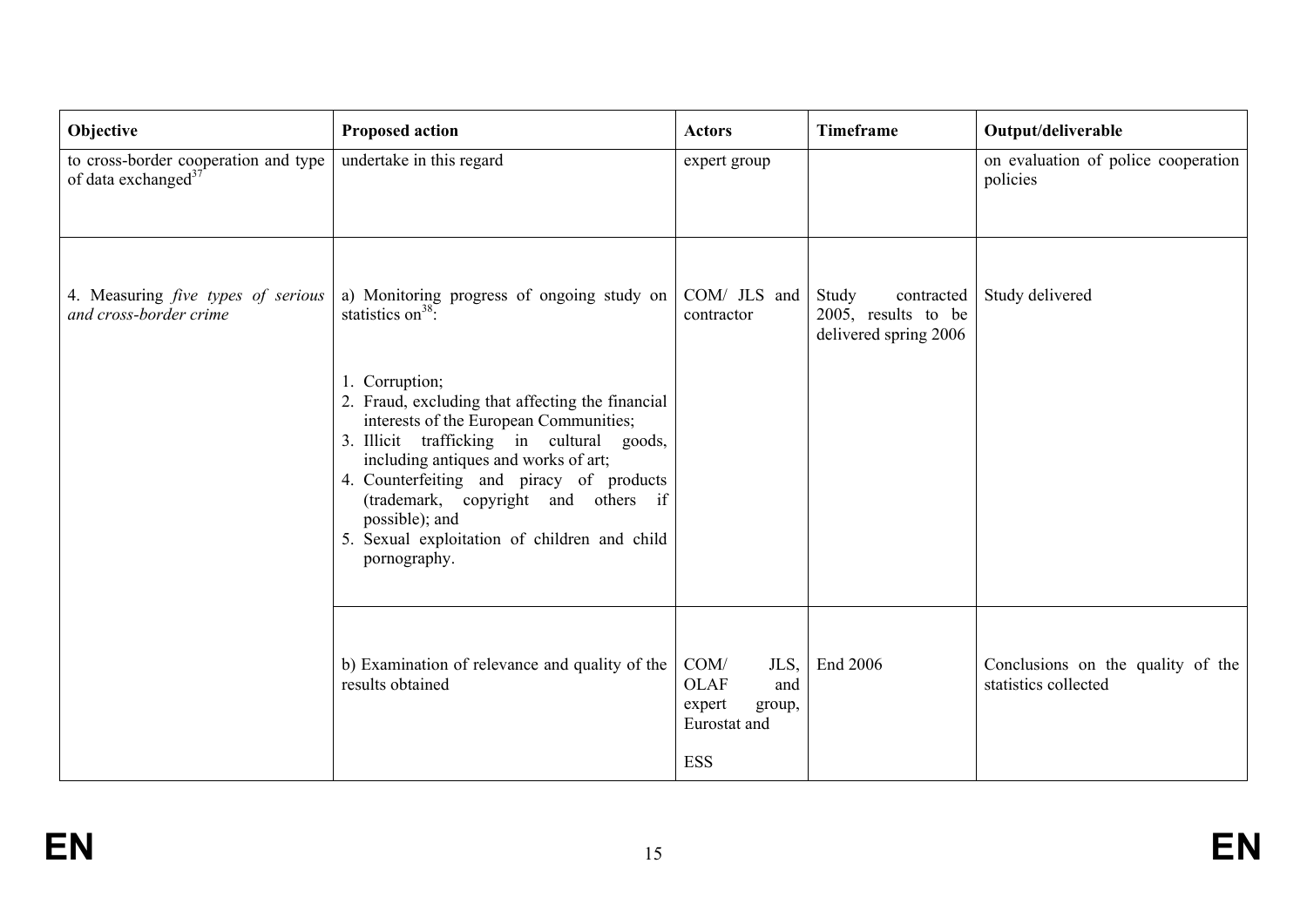| Objective | <b>Proposed action</b>                                                                                                                                                                                                                    | <b>Actors</b>                                                         | <b>Timeframe</b> | Output/deliverable                                                                           |
|-----------|-------------------------------------------------------------------------------------------------------------------------------------------------------------------------------------------------------------------------------------------|-----------------------------------------------------------------------|------------------|----------------------------------------------------------------------------------------------|
|           | c) On corruption: Results of the study, and of a<br>Eurobarometer survey, to be discussed by the<br>JLS expert group to decide how best to develop<br>specific indicators for inclusion in future<br>surveys or collections of statistics | COM/JLS,<br>OLAF and JLS<br>expert<br>group,<br>possibly<br>subgroup  | 2007             | Draft questions to be included in<br>victimisation survey<br>and future<br>Barometer surveys |
|           | d) Results of the study as regards crime types<br>2-5 to be discussed in JLS expert group, to<br>decide on further work                                                                                                                   | COM/JLS,<br>OLAF and JLS<br>expert<br>group,<br>possible<br>subgroups | 2007             | Conclusions on where to continue<br>work and in what form                                    |
|           | e) Examination of possibilities of including<br>these statistics in a regular data collection or<br>survey                                                                                                                                | COM/Eurostat<br>and ESS                                               | End 2006         | Decision on possibilities for a<br>regular data collection or survey                         |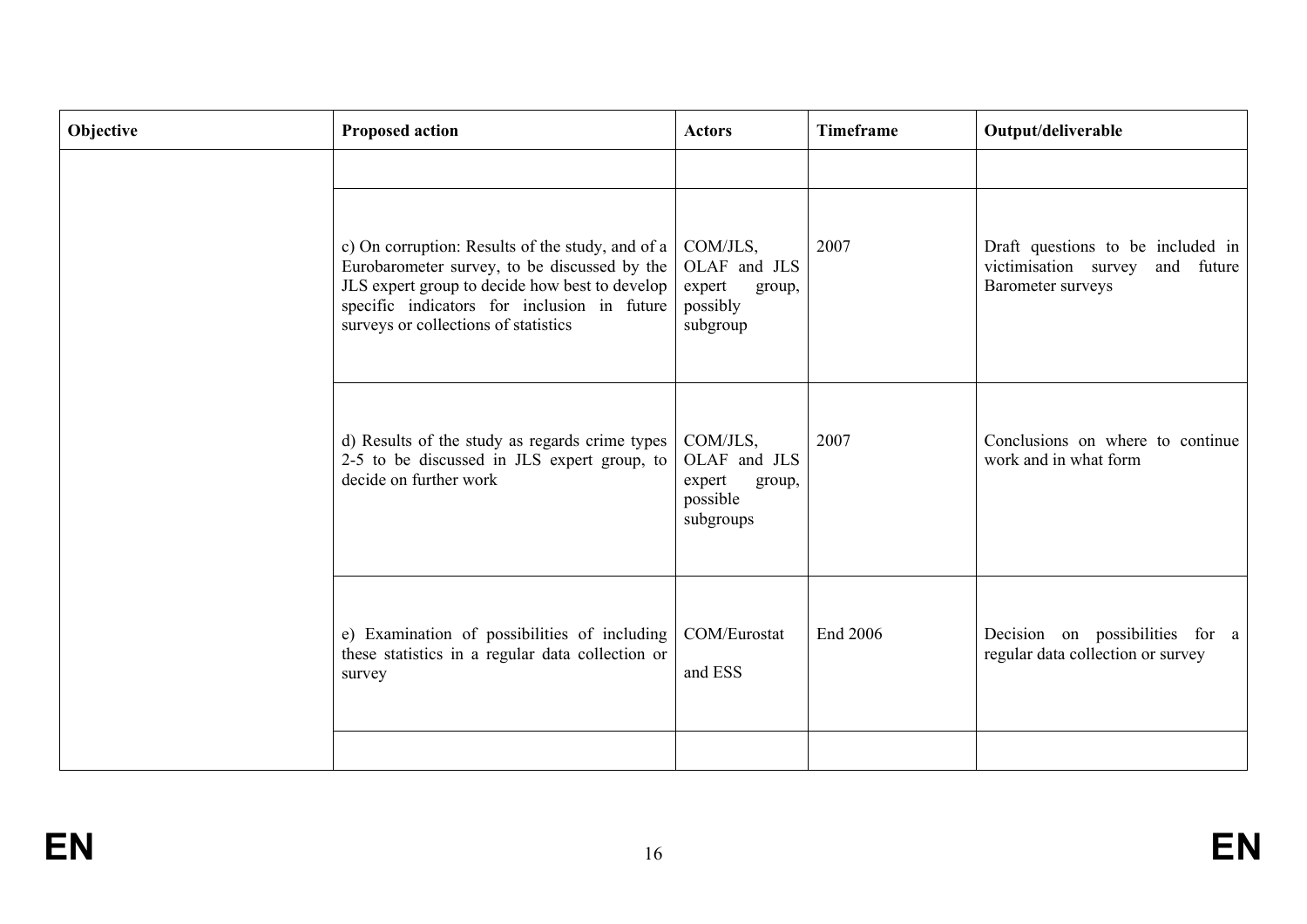| Objective                                                | <b>Proposed action</b>                                                                                                                                                                            | <b>Actors</b>                                                                            | <b>Timeframe</b>                                                                                           | Output/deliverable                                                 |
|----------------------------------------------------------|---------------------------------------------------------------------------------------------------------------------------------------------------------------------------------------------------|------------------------------------------------------------------------------------------|------------------------------------------------------------------------------------------------------------|--------------------------------------------------------------------|
|                                                          | f) Inclusion of data in Eurostat's data base                                                                                                                                                      | COM/Eurostat                                                                             | if<br>possible<br>First,<br>already in Spring<br>2007<br>possibly<br>$\qquad \qquad -$<br>expanded in 2008 | Statistics on the five crime types<br>(those possible)             |
| 5. Measuring money-laundering and<br>terrorist financing | a) Identify data to be collected, including data<br>investigations, freezing<br>or<br>seizing,<br>on<br>confiscation and convictions<br>for money<br>laundering/terrorist financing <sup>39</sup> | COM/ MARKT<br>with committee,<br>JLS, OLAF and<br><b>JLS</b><br>possibly<br>expert group | Autumn 2006                                                                                                | List of data and indicators needed<br>List of available data       |
|                                                          | b) Examine possibilities for regular data<br>collection                                                                                                                                           | COM/Eurostat<br>and<br><b>ESS</b><br>with<br><b>MARKT</b>                                | 2006-2007                                                                                                  | Common methodology<br>for<br>data<br>collection and implementation |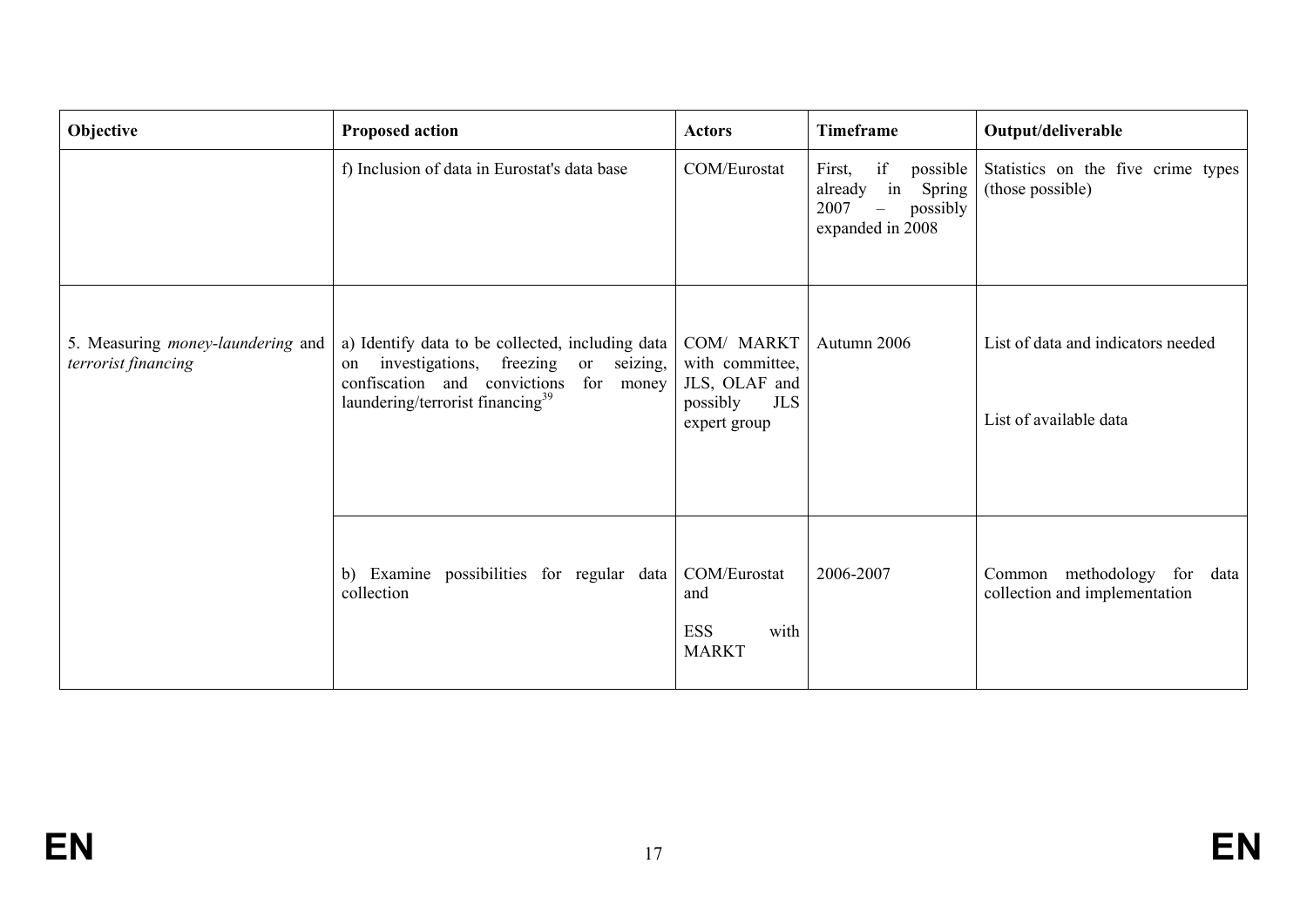| Objective                                                                                    | <b>Proposed action</b>                                                                                                           | <b>Actors</b>                                                                                                             | <b>Timeframe</b> | Output/deliverable                                         |
|----------------------------------------------------------------------------------------------|----------------------------------------------------------------------------------------------------------------------------------|---------------------------------------------------------------------------------------------------------------------------|------------------|------------------------------------------------------------|
| 6. Measuring seizures related to<br>cross-border crime on prohibited<br>and restricted goods | a) Inventory and examination of the quality of<br>the information available at national level                                    | <b>COM/JLS</b><br>and<br><b>JLS</b><br>expert<br>group, Eurostat<br>and ESS<br>with<br><b>TAXUD</b><br>and<br><b>OLAF</b> | 2007             | Examination of possibility<br>of<br>common data collection |
|                                                                                              | b) Results of the examination to be discussed<br>in JLS expert group, to decide on further work,<br>possible setup of a subgroup | <b>COM/DG JLS</b><br><b>JLS</b><br>the<br>and<br>expert group                                                             | Late 2007        | Conclusions on indicators                                  |
|                                                                                              | c) Inclusion of questions etc. where possible in<br>regular data collection                                                      | COM/Eurostat<br>and ESS                                                                                                   | 2008             | Consideration for publication                              |
| 7. Measuring trafficking in human<br>beings                                                  | Developing guidelines in accordance with the<br>EU plan on THB <sup>40</sup> and the roadmap on gender<br>equality <sup>41</sup> | COM/Eurostat<br><b>JLS</b><br>JLS<br>and                                                                                  | Spring 2007      | Guidelines issued                                          |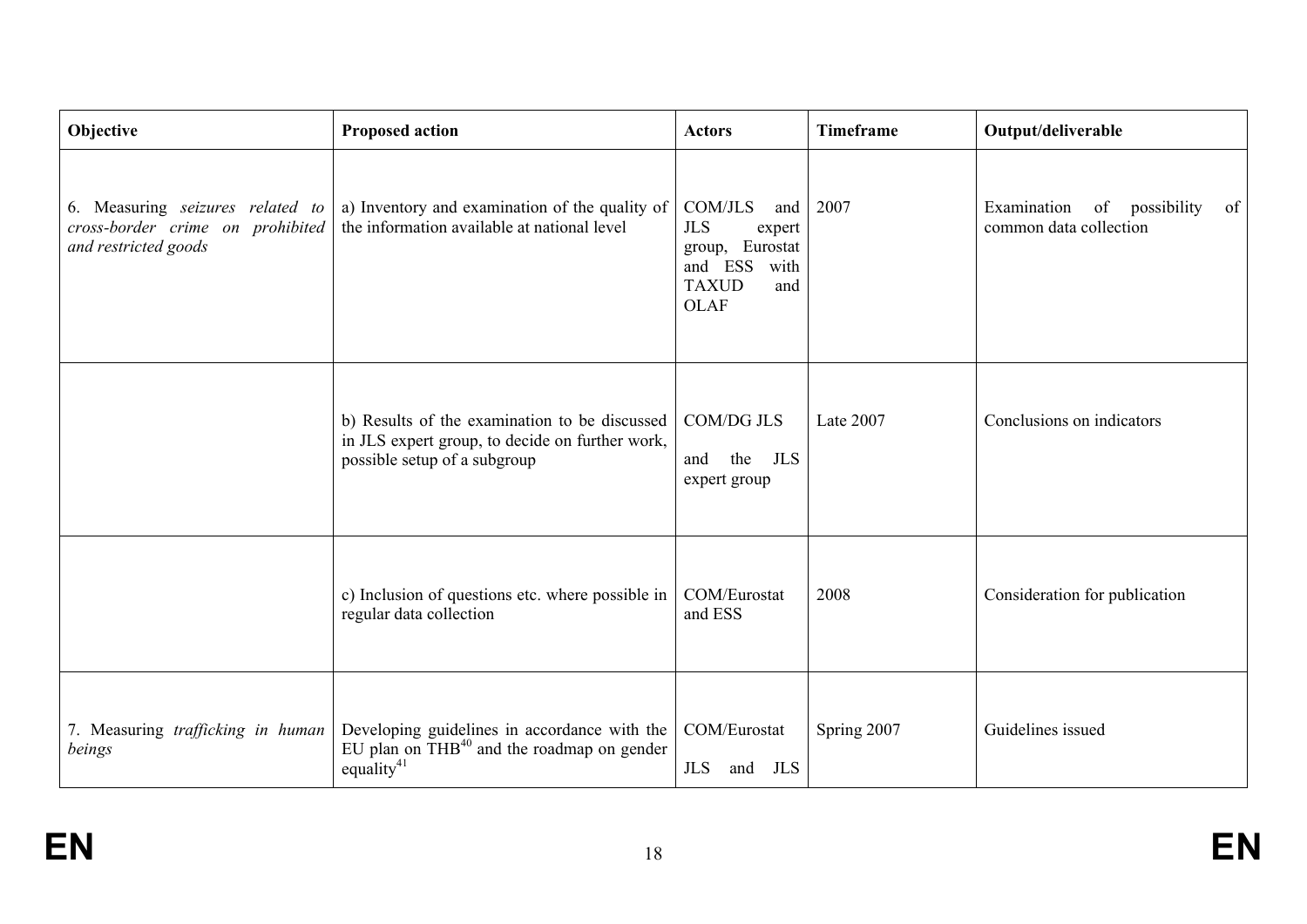| Objective                                                                                                                                                                              | <b>Proposed action</b>                                                                                                                                                   | <b>Actors</b>                                                                         | <b>Timeframe</b>     | Output/deliverable                                                                                             |
|----------------------------------------------------------------------------------------------------------------------------------------------------------------------------------------|--------------------------------------------------------------------------------------------------------------------------------------------------------------------------|---------------------------------------------------------------------------------------|----------------------|----------------------------------------------------------------------------------------------------------------|
|                                                                                                                                                                                        | Possible setting up of subgroup to JLS expert<br>Group                                                                                                                   | expert Group                                                                          |                      |                                                                                                                |
| 8. Measuring <i>juvenile crime and</i><br>juvenile justice                                                                                                                             | Identifying policy needs <sup>42</sup> and developing<br>indicators taking into account current work by<br>international organisations                                   | COM/JLS,<br><b>EUCPN</b> and JLS<br>expert<br>group,<br>Eurostat<br>and<br><b>ESS</b> | 2007<br>2008<br>2010 | First indicators developed<br>Green paper issued<br>First statistics on juvenile crime and<br>juvenile justice |
| 9. Measuring <i>data retention</i> in<br>connection with the provision of<br>available<br>electronic<br>publicly<br>communications services or a public<br>communications network $43$ | Developing methods to include the statistics<br>mentioned in the directive <sup>44</sup> in regular data<br>collection activities and include these in the<br><b>ESS</b> | <b>COM/JLS</b><br>and<br><b>JLS</b><br>Eurostat,<br>expert group and<br><b>ESS</b>    | 2007                 | Data collected and included in the<br>Eurostat database subject to quality<br>assessment                       |
| 10. Identifying <i>drug-related crime</i> <sup>45</sup>                                                                                                                                | Developing a common definition of the term<br>"drug-related crime" on the basis of existing<br>studies to<br>be brought forward by the<br><b>EMCDDA</b>                  | COM/JLS<br>and<br><b>JLS</b><br>expert<br>group,<br><b>EMCDDA</b>                     | 2007                 | Commission<br>proposal<br>for<br>definition of the term "drug-related<br>crime"                                |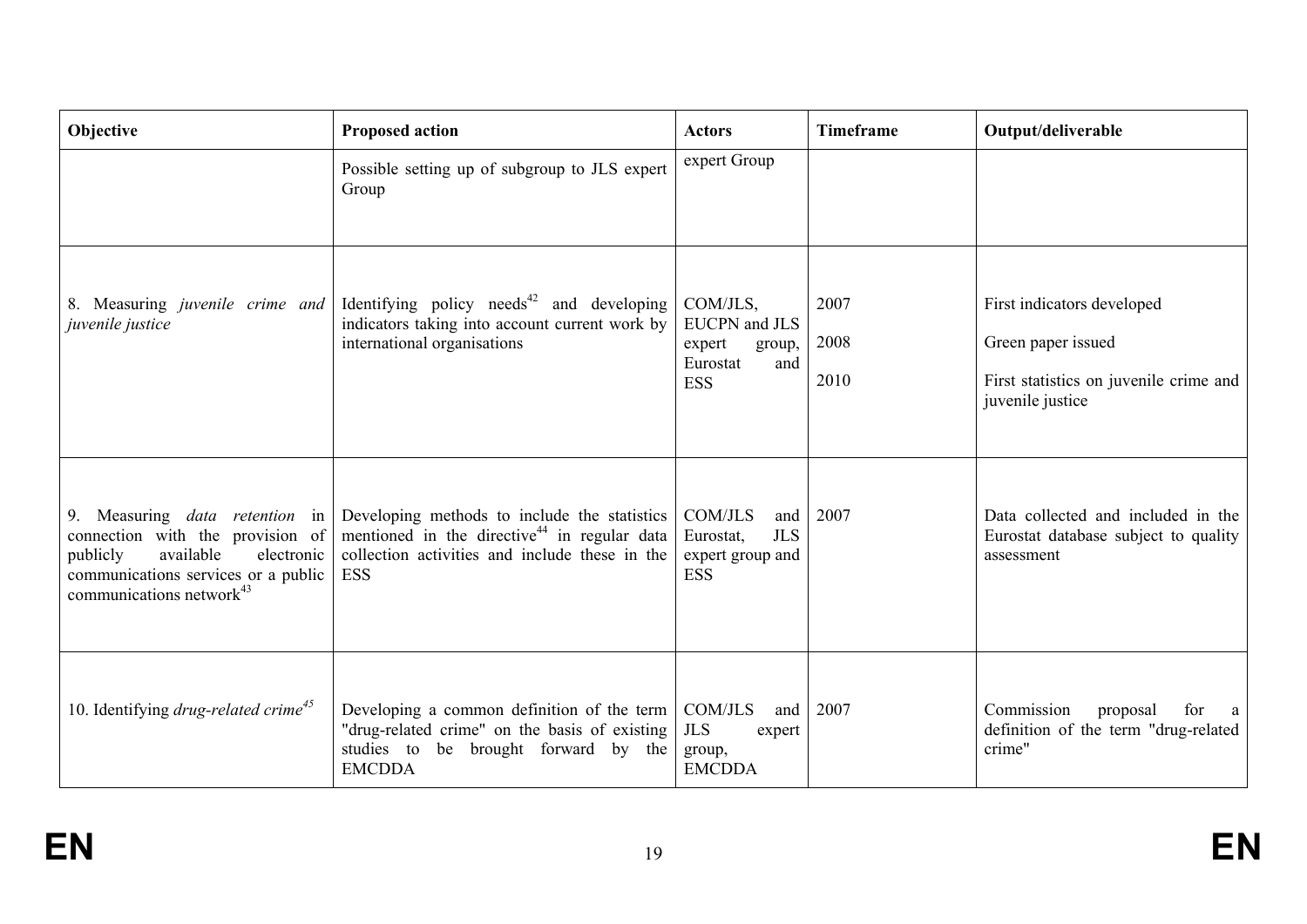| Objective                                                         | <b>Proposed action</b>                                                                                                                                                                                                                                                                                                         | <b>Actors</b>                                                                   | <b>Timeframe</b> | Output/deliverable                                                                          |
|-------------------------------------------------------------------|--------------------------------------------------------------------------------------------------------------------------------------------------------------------------------------------------------------------------------------------------------------------------------------------------------------------------------|---------------------------------------------------------------------------------|------------------|---------------------------------------------------------------------------------------------|
|                                                                   |                                                                                                                                                                                                                                                                                                                                |                                                                                 |                  |                                                                                             |
| 11. Measuring the attitudes of<br>citizens to specified phenomena | Devising questions for Eurobarometer surveys<br>on fiscal fraud, identity theft and victim<br>protection                                                                                                                                                                                                                       | COM/<br>JLS,<br><b>COMM</b>                                                     | Spring 2006      | Eurobarometer<br>of<br>Part<br>report<br>published autumn 2006                              |
| 12. Measuring violence against<br>women                           | Identifying policy needs and developing<br>common indicators on the basis of earlier<br>work, according to what is indicated in the<br>roadmap for gender equality and the opinion of<br>European Economic<br>and Social<br>the<br>Committee <sup>46</sup> , and in coordination with relevant<br>international organisations. | COM/ JLS,<br><b>JLS</b><br>expert<br>Group, EMPL,<br>Eurostat and<br><b>ESS</b> | 2008             | common EU framework for<br>A<br>indicators and data collection on<br>violence against women |
| 13. Measuring domestic violence                                   | Identifying policy needs and developing<br>common indicators on the basis of above but<br>including all types of domestic violence                                                                                                                                                                                             | COM/JLS,<br><b>EUCPN</b>                                                        | 2008             | Common indicators for domestic<br>violence                                                  |
|                                                                   |                                                                                                                                                                                                                                                                                                                                |                                                                                 |                  |                                                                                             |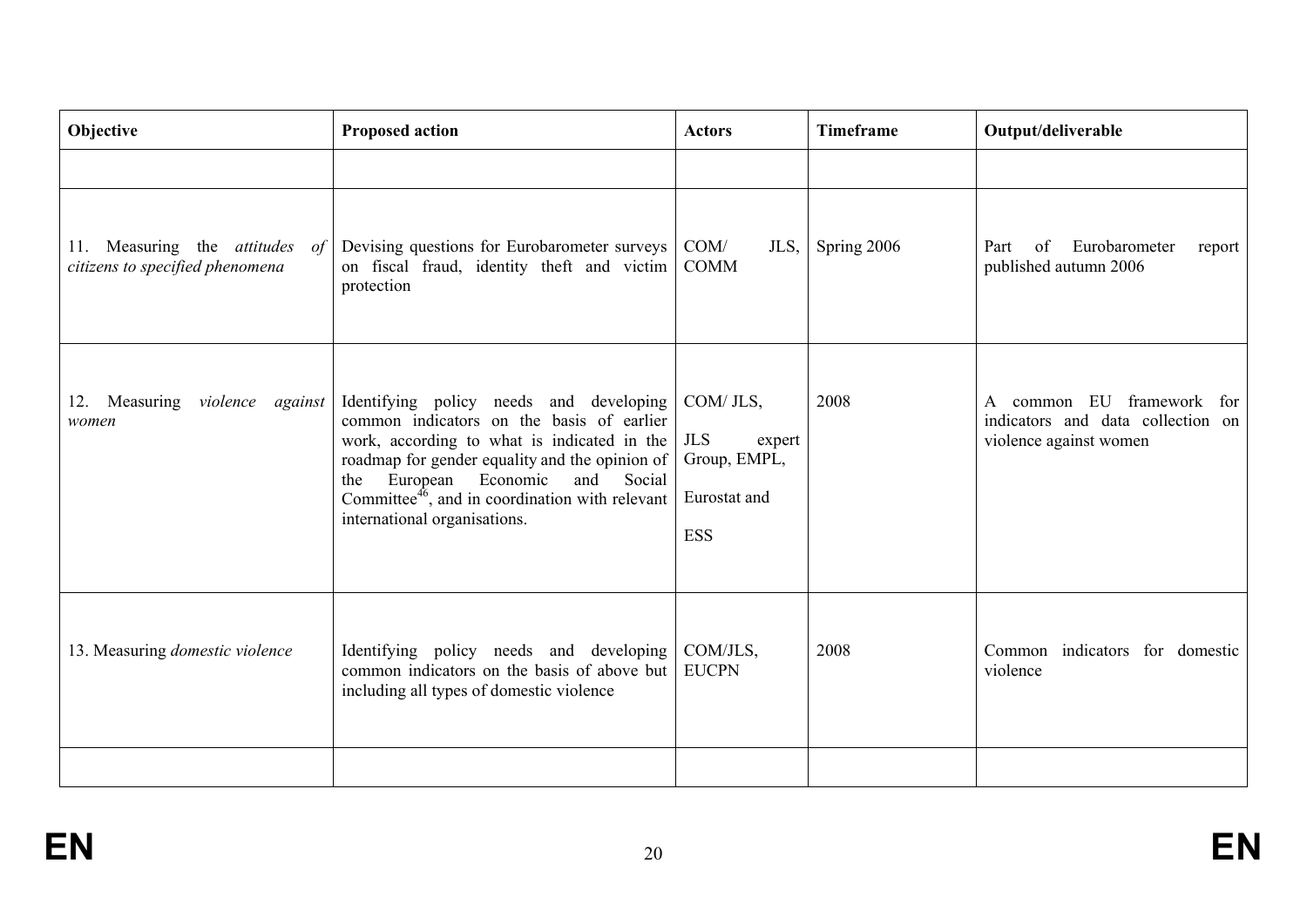| Objective                                                                                  | <b>Proposed action</b>                                                                                                                           | <b>Actors</b>                                                                           | Timeframe | Output/deliverable                                                                                                 |
|--------------------------------------------------------------------------------------------|--------------------------------------------------------------------------------------------------------------------------------------------------|-----------------------------------------------------------------------------------------|-----------|--------------------------------------------------------------------------------------------------------------------|
| 14. Measuring<br>the<br>extent and<br>structure of victimisation in the<br>business sector | Identifying policy needs and developing<br>common indicators and a methodology for data<br>collection                                            | COM/JLS, JLS<br>Group,<br>expert<br>Eurostat,<br>ESS,<br>possibly<br><b>JRC</b>         | 2008      | Common indicators developed,<br>methodology for data collection and<br>implementation of data collection           |
| 15. Measuring the impact of terrorist<br>attacks on the economy                            | Investigate the possibilities of pursuing the<br>objective within the network of experts on<br>economics of security to be created <sup>47</sup> | COM/JLS,<br>the<br>mentioned<br>network                                                 | 2008      | A report issued by the network                                                                                     |
| 16. Measuring environmental crime<br>and action to prevent and fight such<br>crime         | Identifying policy needs and developing<br>common indicators and a methodology for data<br>collection                                            | COM/JLS,<br>ENV,<br><b>JLS</b><br>expert<br>group,<br>possible<br>subgroup,<br>Eurostat | 2007      | First discussion in JLS expert group,<br>conclusion on the need for setting up<br>a subgroup to develop guidelines |

#### **6. DISSEMINATION**

| <b>Objective</b><br>D.<br>action<br>ronosea | Actor | <b>CONT</b><br>ame:<br>ım | Output/deliverable |
|---------------------------------------------|-------|---------------------------|--------------------|
|---------------------------------------------|-------|---------------------------|--------------------|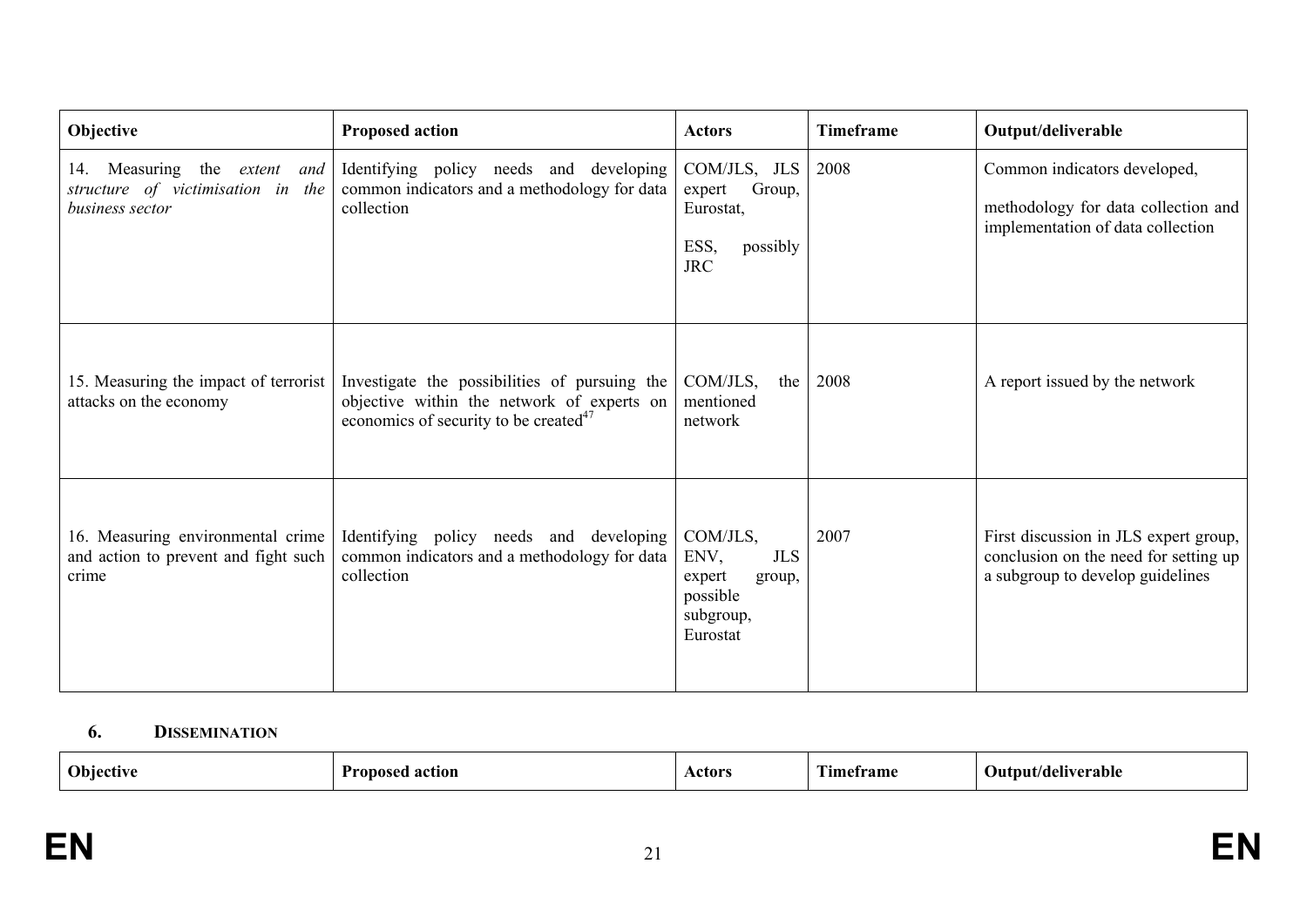| Publication<br>of Community<br>statistics on crime and criminal<br>justice for the wider public                                               | Publication of data and<br>indicators in COM/Eurostat<br>with Eurostat's dissemination and JLS<br>accordance<br>policy through the websites of Eurostat and<br>JLS. |                            | Spring 2007 | Data available on Eurostat website,<br>disseminated<br>through<br>indicators<br>websites of Eurostat and JLS |
|-----------------------------------------------------------------------------------------------------------------------------------------------|---------------------------------------------------------------------------------------------------------------------------------------------------------------------|----------------------------|-------------|--------------------------------------------------------------------------------------------------------------|
| 2. Updating of different groups,<br>including JLS expert group and<br>groups established in the context of<br>the European Statistical System | <b>Establish CIRCA Websites</b>                                                                                                                                     | COM/JLS<br>and<br>Eurostat | 2006        | Circa websites established for the<br>relevant groups                                                        |

#### **7. POLITICAL AGREEMENTS AND FOLLOW UP**

| Objective | <b>Proposed action</b>                                                                                                                                                                                                             | <b>Actors</b> | <b>Timeframe</b> | Output/deliverable                                          |
|-----------|------------------------------------------------------------------------------------------------------------------------------------------------------------------------------------------------------------------------------------|---------------|------------------|-------------------------------------------------------------|
| justice   | 1. Legal basis for harmonised Examination of the need of a Community COM/Eurostat<br>statistics on crime and criminal instrument on statistics on crime and criminal and JLS<br>justice $-$ and possible drafting of a legal basis |               | 2007<br>2008     | Conclusions on the need<br>Poss. draft Community instrument |
|           |                                                                                                                                                                                                                                    |               |                  |                                                             |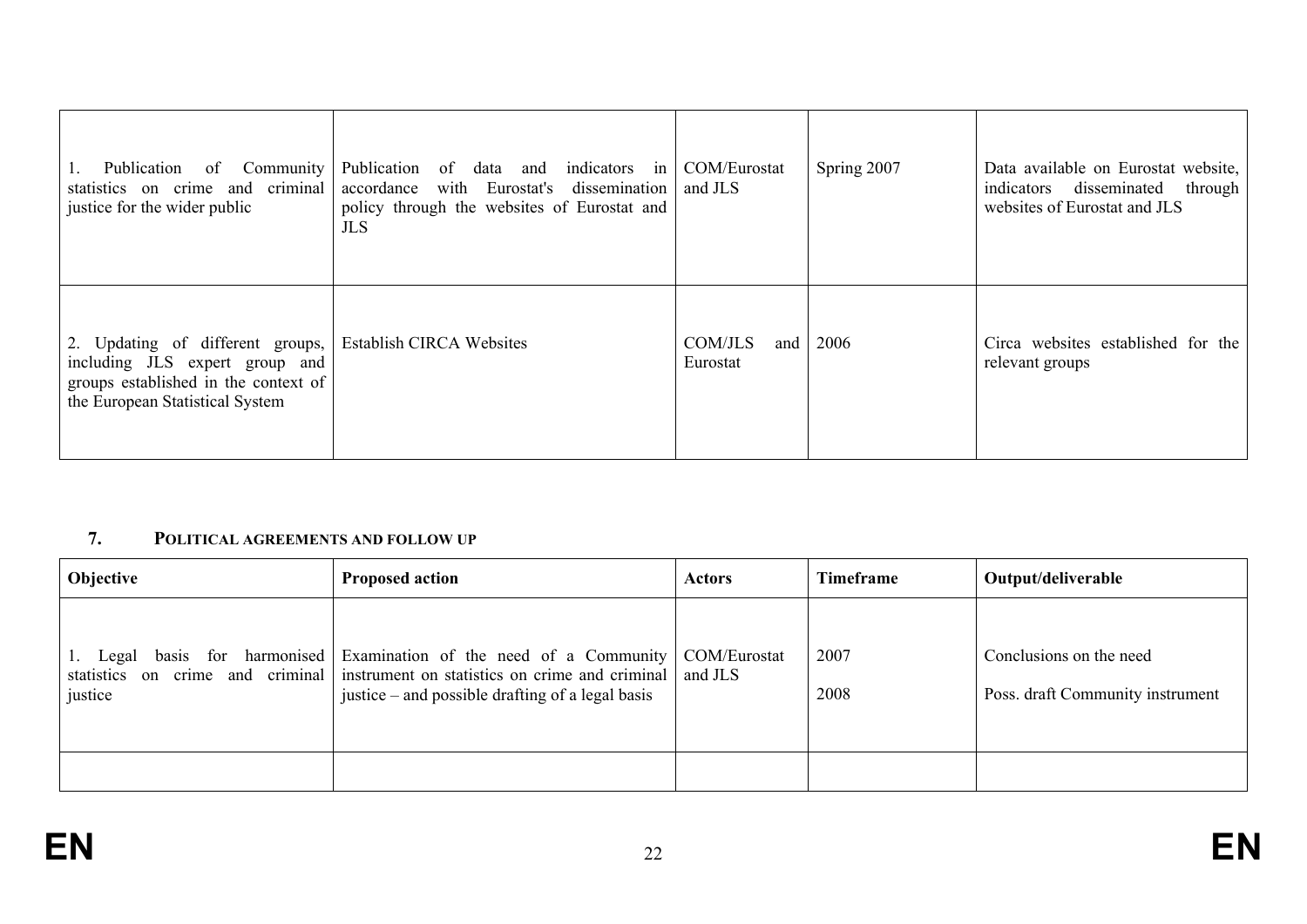| 2. Evaluation of the implementation<br>of the action plan | a) Yearly updating of the action plan within the<br>COM and mid-term review | COM/JLS<br>and<br>Eurostat   | 2008 | Report to the DSS and to the MDG<br>and to the Council                                                                     |
|-----------------------------------------------------------|-----------------------------------------------------------------------------|------------------------------|------|----------------------------------------------------------------------------------------------------------------------------|
|                                                           | b) Follow up and assessment of impact                                       | COM/JLS<br>and 1<br>Eurostat | 2010 | Report to the Council and to the<br>incl.<br>Parliament<br>European<br>conclusions on the need for a second<br>action plan |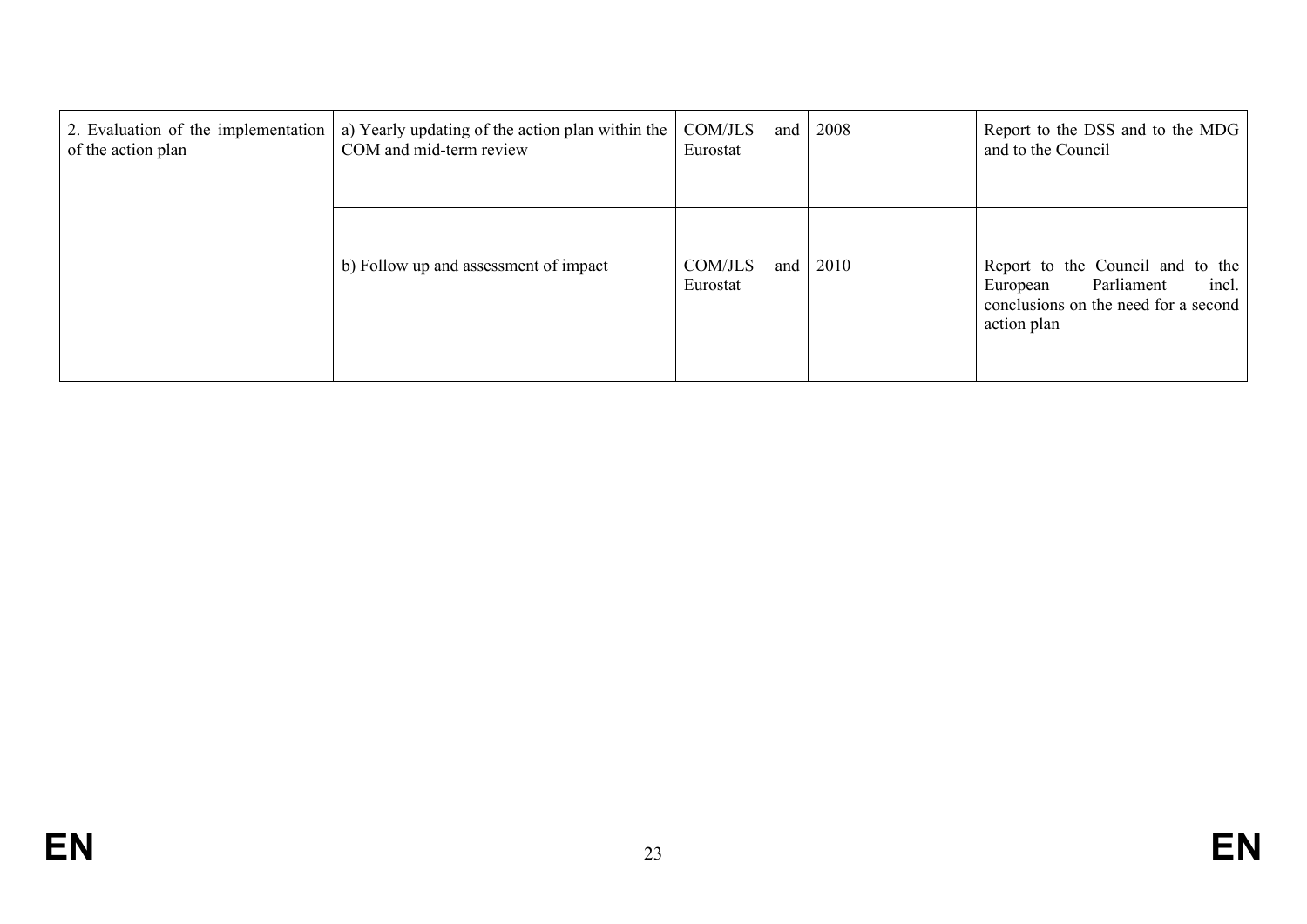# **ANNEX**

### **Endnotes**

<sup>4</sup> The members of this expert group will represent the *users* of statistics on crime and criminal justice.

<sup>5</sup> The members of this group will represent the *providers* of statistics on crime and criminal justice.

<sup>6</sup> The Prevention and Control of Organised Crime: A European Union Strategy for the Beginning of the New Millennium. OJ C 124 of 3.5.2000, p. 1.

<sup>7</sup> Doc. 10925/03 CRIMORG 49 of 30 June 2003. Report on the measures and steps taken with regard to the implementation of the recommendations of the European Union Strategy for the Beginning of the New Millennium on Prevention and Control of Organised Crime.

<sup>8</sup> Doc. 16302/03 CRIMORG 96 of 19 Dec 2003. Declaration of the Dublin Conference on Organised Crime.

<sup>9</sup> The Hague Programme: Strengthening Freedom, Security and Justice in the European Union. OJ C 53 of 3.3.2005, p. 1.

 $^{10}$  OJ C 198 of 12.8.2005, p.1.

 $11$  See endnotes 23-25.

.

1

<sup>12</sup> For example the following projects, funded under the AGIS programme (Framework programme on police and judicial cooperation in criminal matters, managed by DG JLS of the European Commission):

- The project JAI 2003/AGIS/051 "Developing an EU statistical apparatus for measuring organised crime, assessing its risk and evaluating organised crime policies", managed by Transcrime, Centro interdipartimentale di ricerca sulla criminalità transnazionale – Università di Trento;
- The project JAI 2003/AGIS/111 " Séminaire sur l'évaluation des performances de la justice pénale", arranged by the Ministry of Justice, Italy. The conference proceedings of the seminar held in October 2004, "Measuring Performance of Criminal Justice – Measuring Justice? Comparison of National Experiences" was published in a trilingual volume during spring 2006.

Many other projects that are relevant both generally, and for specific crime types, have been funded by the AGIS programme and the predecessors. Under the AGIS programme 2006, at least two studies that are important for developing statistics on crime and criminal justice, are foreseen to be funded.

<sup>13</sup> The Forum for the prevention of organised crime – hereafter called "the Forum" - was foreseen in the Commission Communication on crime prevention (COM (2000) 786 of 29.11.2000) which presented some orientations and proposals for further action. The Forum aims to bring together a wide range of interested stakeholders, such as national law-enforcement authorities, business and professional groups, academic researchers, non-governmental organisations and civil society as a whole to discuss new approaches in preventing organised crime, in an illustration of partnership at European level.

<sup>&</sup>lt;sup>1</sup> This framework is developed to cover information on all types of crime, organised or not, and terrorism.

 $2^2$  The term criminal justice is used throughout this Communication to denote all measures within the judicial system that concerns crime, including the activities of the police forces, prosecutors, courts etc.

<sup>&</sup>lt;sup>3</sup> One example of previous experiences where the Commission, in coordination between DG JLS and Eurostat, has led the work in harmonising EU statistics in the area of Freedom, Justice and Security, and also of a stepwise approach, is the 2003 Action Plan on migration statistics (Com (2003) 179) and the proposal for a Regulation on Community Statistics on Migration and International Protection (COM (2005) 375).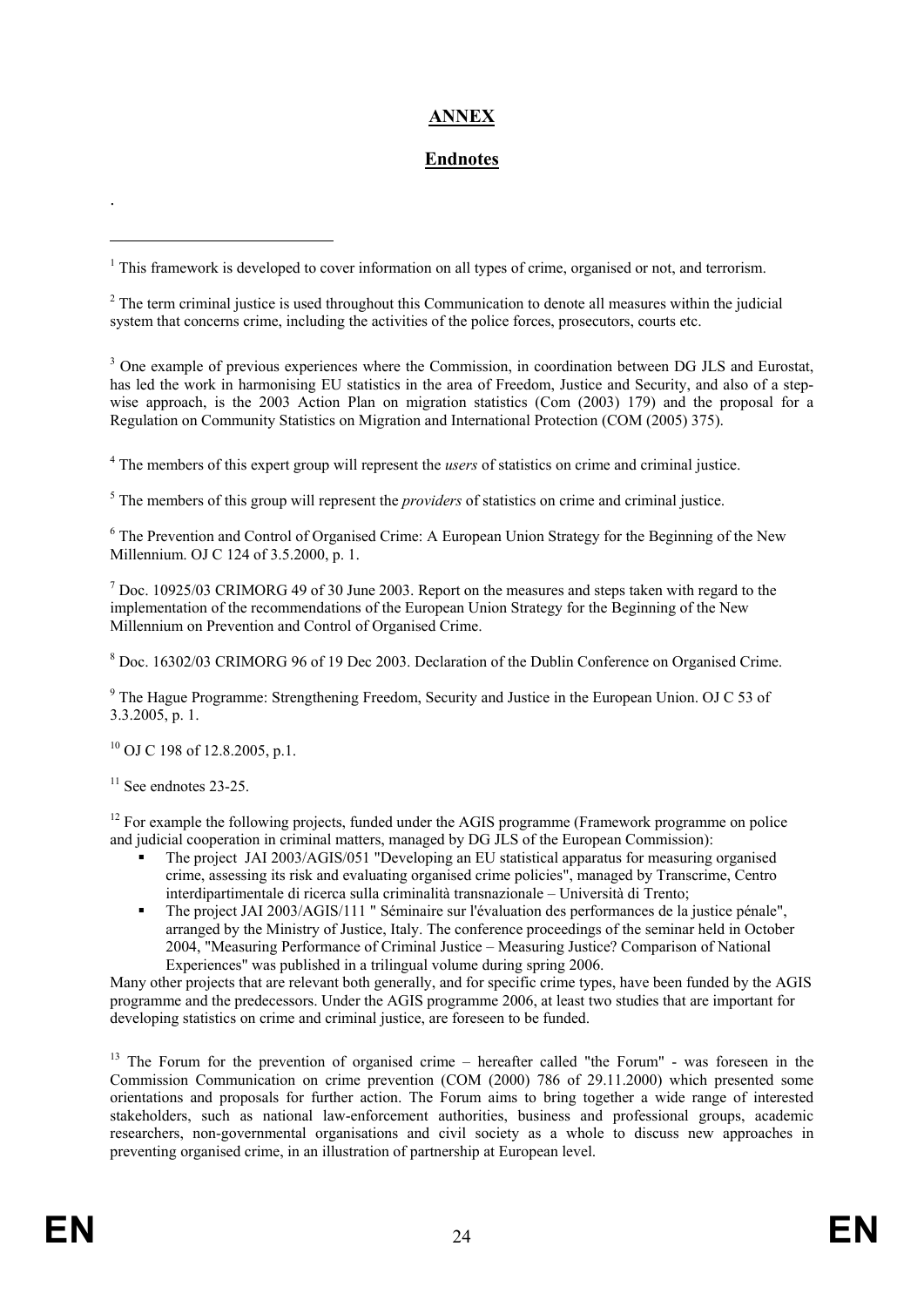<sup>14</sup> One example is the European Monitoring Centre on Racism and Xenophobia (EUMC) who has undertaken research and reporting that addresses some of the key concerns for improvement in criminal justice data collection. The EUMC publishes information on the statust of data collection on racist violence and crime in the EU Member States. These reports classify existing data collection mechanisms in the EU 25, and also provide information on trends in racist crime for those Member States for which dta is available. Given the absence of comprehensive official criminal justice data on racist violence and crime in many Member States, the EUMC has launched a pilot survey to look at ethnic minorities and immigrants' experience of criminal victimisation.

<sup>15</sup> Council Regulation (EC) No 322/97 of 17 February 1997 on Community Statistics, OJ L 52 of 22.2.1997, p.1.

<sup>16</sup> 2003-7 Community Statistical Programme, as adopted by Decision No 2367/2002/EC of the European Parliament and of the Council of 16 December 2002. OJ L 358 of 31.12.2002, p.1.

 $17$  Adopted by the Statistical Programme Committee on 24 February 2005 and attached to the Commission Communication (COM(2005) 217 final) to the European Parliament and to the Council and Recommendation of the Commission of 25 May 2005 on the independence, integrity and accountability of the national and Community statistical authorities.

<sup>18</sup> The word "comparable" in this Communication relates not only to one of the requirements concerning the quality of Community statistics, but also to the possibility to use the statistics to compare for example the extent of a certain type of crime in one Member State to that of another, or to compare the number of police officers between Member States. The problem with using the national statistics as a base is that they are based on different definitions and the reporting and recording procedures differ. Police discretion differ between Member States, as do the point in time when a police reported crime is recorded in the statistical database (at the time when the crime is first reported to the police, after preliminary investigation only or after a more thorough investigation). Furthermore, the methods for counting crime

<sup>19</sup> Commission decision of […] 2006 setting up a group of experts on the policy needs for data on crime and criminal justice (2006/…/EC).

 $^{20}$  Directorate-General for Justice, Freedom and Security within the European Commission, DG JLS

<sup>21</sup> Inter-Service Group within the European Commission, for the coordination between the different Directorate-Generals

 $22$  Member States will hereafter be referred to as MS throughout the action plan

<sup>23</sup> See draft decision to set up the Expert Group on the policy needs for data on crime and criminal justice, in annex. The group is hereafter called the JLS expert group.

 $^{24}$  European Statistical System (ESS): the partnership comprising Eurostat, national statistical institutes and other statistical bodies responsible in each Member State for producing and disseminating European statistics.

<sup>25</sup> The European Union Monitoring Centre on Racism and Xenophobia, the future EU Agency for Fundamental Rights

<sup>26</sup> The European Union Monitoring Centre on Drugs and Drug Addiction

<sup>27</sup> The European Police College

<sup>28</sup> Eurojust is the European Union's Judicial Cooperation Unit, a new European Union body established in 2002 to enhance the effectiveness of the competent authorities within Member States when they are dealing with the investigation and prosecution of serious cross-border and organised crime.

<sup>29</sup> Directorate General for Research.

1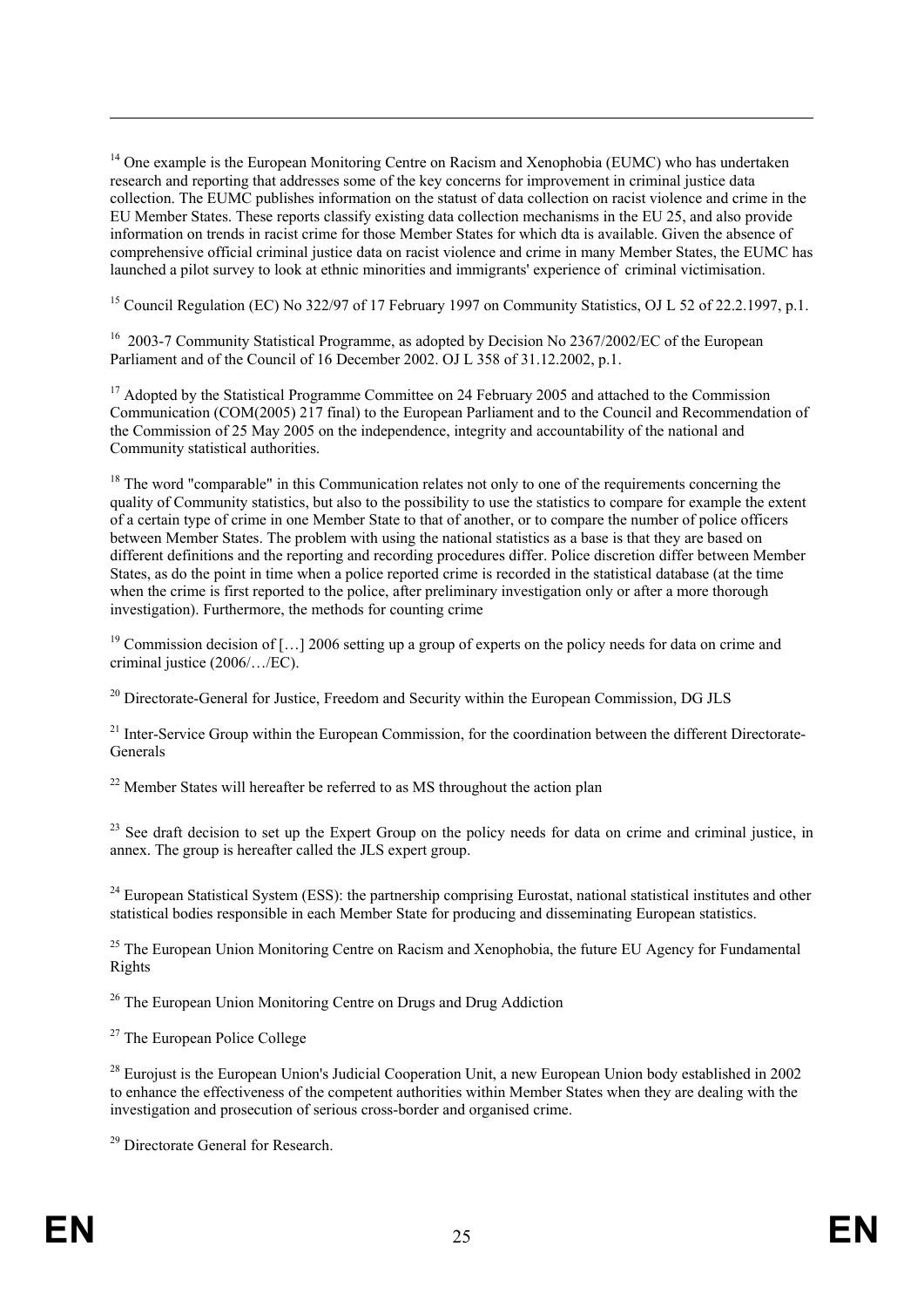<sup>30</sup> Project "Assessing Organised Crime: Testing the Feasibility of a Common European Approach in a Case Study of the Cigarette Black Market in the EU", coordinated by Petrus C. Van Duyne at Tilburg University and partly financed by the Sixth Framework Programme for Research.under the heading Research for Policy Support.

<sup>31</sup> Project "Improving Knowledge on Organised Crime to develop a Common European Approach", coordinated by Ernesto Ugo Savona at Universita Cattolica del Sacro Cuore and partly financed by the Sixth Framework Programme for Research, under the heading Research for Policy Support.

<sup>32</sup> The project "Proposal for Conducting an ICS-based European Survey of Crime and Safety in the 18 Member States of the European Union", coordinated by Robert Manchin at EU Gallup and partly funded by the Sixth Framework Programme for Research under the heading Research for Policy Support.

<sup>33</sup> One example of important contextual information is information relating to the number (and the characteristics) of cases which contain cross-border elements, other examples are if crimes include a racistic or xenophobic component, information about the method used to commit a crime, value of stolen goods etc.

<sup>34</sup> Important and obvious background information is age and gender. Other information that is generally important for EU policy purposes in the area of criminal justice is nationality and residence. Information like this would help to identify the needs for EU level measures.

<sup>35</sup> Where relevant, disaggregated data at sub-national/regional level should be included.

<sup>36</sup> At present it is clear that it is desirable for policy needs to have information on the following:

- Criminal justice budget (excluding prison budget) including number of judges, prosecutors and defence lawyers, legal aid (and number of cases in which legal aid was provided by the state) and budget for training (on judicial cooperation and for interpreters and translators)

- Number of: offences recorded/prosecuted and criminal convictions per year
	- -European Arrest Warrants issued and executed per year
	- requests for extradition (granted and refused) per year
	- letters rogatory sent/received/executed per country per year (EU only)
	- requests for Mutual Legal Assistance, replies, timing for each kind of request (e.g.: hearing of witnesses, seizure etc)

- Joint Investigation Teams (including an indication of which Member States were involved and the costs incurred)

- qualified court and police station interpreters and translators and number of cases involved
- foreign (EU and third country) nationals in criminal proceedings in each Member State
- persons held in pre-trial detention and in prison

1

- Average: length of proceedings (by type of proceeding)
	- length prison sentence handed down and served, by type of offence
	- time spent in pre-trial detention by type of offence